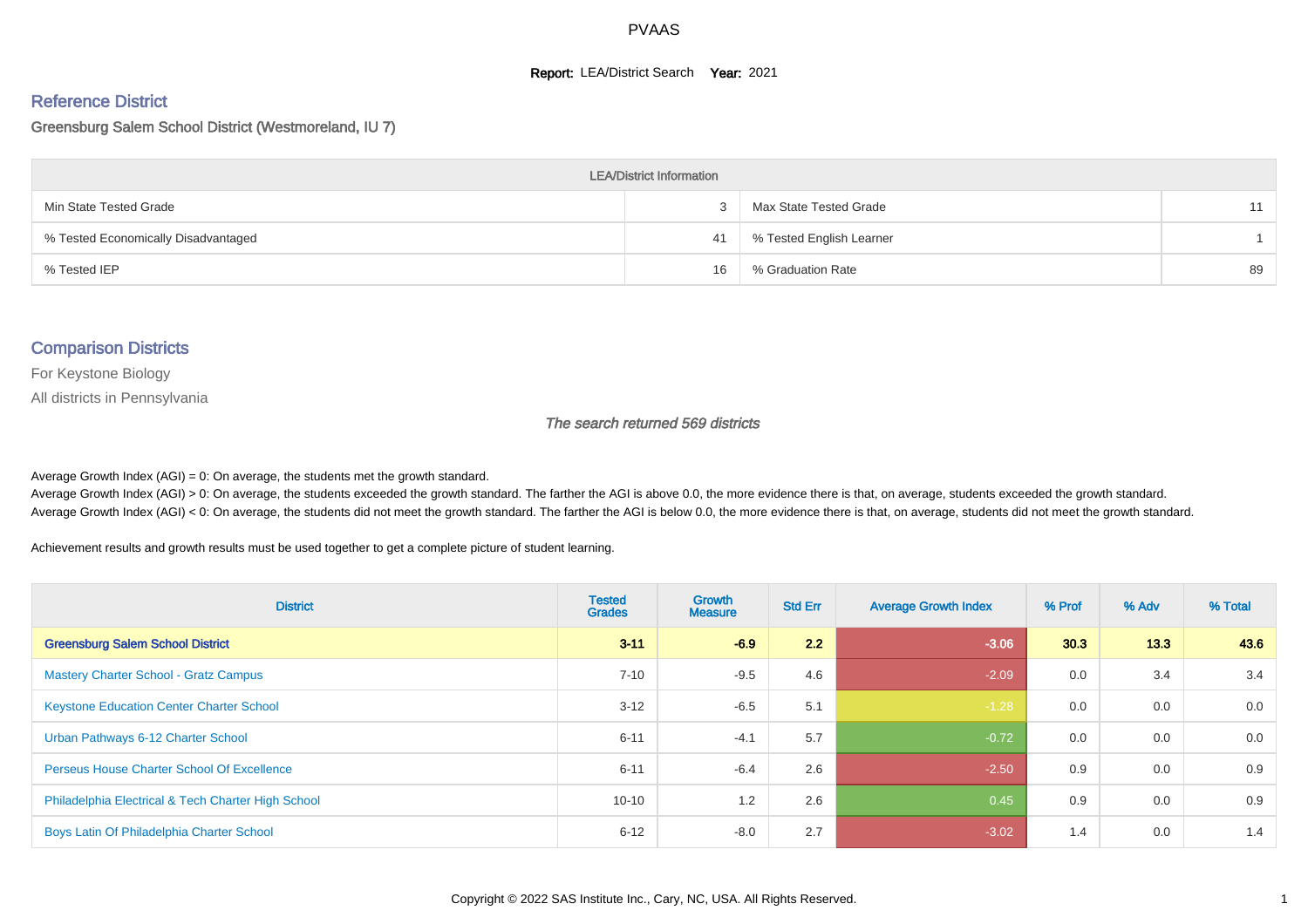| <b>District</b>                                                       | <b>Tested</b><br><b>Grades</b> | <b>Growth</b><br><b>Measure</b> | <b>Std Err</b> | <b>Average Growth Index</b> | % Prof  | % Adv   | % Total |
|-----------------------------------------------------------------------|--------------------------------|---------------------------------|----------------|-----------------------------|---------|---------|---------|
| <b>Greensburg Salem School District</b>                               | $3 - 11$                       | $-6.9$                          | 2.2            | $-3.06$                     | 30.3    | 13.3    | 43.6    |
| <b>Chester-Upland School District</b>                                 | $3 - 11$                       | $-3.6$                          | 2.6            | $-1.38$                     | 1.6     | 0.0     | 1.6     |
| <b>Aliquippa School District</b>                                      | $3 - 11$                       | $-20.0$                         | 3.6            | $-5.54$                     | 1.7     | 0.0     | 1.7     |
| <b>Innovative Arts Academy Charter School</b>                         | $6 - 11$                       | $-7.2$                          | 2.5            | $-2.83$                     | 2.0     | 0.0     | 2.0     |
| <b>Chester Charter Scholars Academy Charter School</b>                | $3 - 12$                       | $-6.2$                          | 3.3            | $-1.88$                     | 2.2     | 0.0     | $2.2\,$ |
| La Academia Partnership Charter School                                | $6 - 11$                       | $-15.5$                         | 5.7            | $-2.70$                     | 2.3     | 0.0     | 2.3     |
| People For People Charter School                                      | $3 - 12$                       | 6.4                             | 5.6            | 1.15                        | 2.4     | 0.0     | 2.4     |
| <b>Universal Audenried Charter School</b>                             | $9 - 11$                       | $-3.8$                          | 2.5            | $-1.53$                     | 3.0     | 0.5     | 3.5     |
| <b>Sto-Rox School District</b>                                        | $3 - 10$                       | $-7.0$                          | 3.5            | $-1.99$                     | 3.2     | 0.0     | 3.2     |
| <b>York City School District</b>                                      | $3 - 12$                       | $-17.7$                         | 1.8            | $-10.05$                    | 3.2     | 0.7     | 3.9     |
| <b>Tech Freire Charter School</b>                                     | $9 - 11$                       | 0.7                             | 2.5            | 0.27                        | 3.6     | 0.0     | 3.6     |
| <b>Turkeyfoot Valley Area School District</b>                         | $3 - 12$                       | $-15.4$                         | 5.8            | $-2.66$                     | 3.8     | 3.8     | 7.6     |
| <b>Clairton City School District</b>                                  | $3 - 11$                       | $-1.6$                          | $5.0\,$        | $-0.32$                     | $3.8\,$ | 0.5     | 4.4     |
| Aspira Bilingual Cyber Charter School                                 | $3 - 11$                       | 5.1                             | 5.8            | 0.87                        | 4.8     | 0.0     | 4.8     |
| Propel Charter School - Braddock Hills                                | $3 - 11$                       | $-2.1$                          | 3.3            | $-0.63$                     | 4.8     | 3.2     | 8.1     |
| Morrisville Borough School District                                   | $3 - 11$                       | $-13.1$                         | 3.7            | $-3.52$                     | 4.9     | 1.6     | 6.6     |
| <b>Claysburg-Kimmel School District</b>                               | $3 - 11$                       | $-1.2$                          | 5.2            | $-0.22$                     | 5.0     | 0.0     | 5.0     |
| <b>Belmont Charter School</b>                                         | $3 - 10$                       | 2.2                             | 3.4            | 0.64                        | 5.3     | 1.8     | $7.0\,$ |
| <b>West Side CTC</b>                                                  | $9 - 10$                       | $-32.0$                         | 3.9            | $-8.16$                     | 5.9     | 0.0     | 5.9     |
| <b>Allentown City School District</b>                                 | $3 - 12$                       | $-16.9$                         | 1.4            | $-12.37$                    | 5.9     | 0.4     | 6.3     |
| <b>Harrisburg City School District</b>                                | $3 - 11$                       | $-0.2$                          | 2.0            | $-0.11$                     | 6.0     | $2.0\,$ | $8.0\,$ |
| Preparatory Charter School Of Mathematics, Science, Tech, And Careers | $9 - 10$                       | $-5.1$                          | 2.5            | $-2.03$                     | 6.3     | 1.4     | 7.7     |
| Lincoln Leadership Academy Charter School                             | $3 - 12$                       | $-7.4$                          | 3.7            | $-1.99$                     | 6.4     | 2.1     | 8.5     |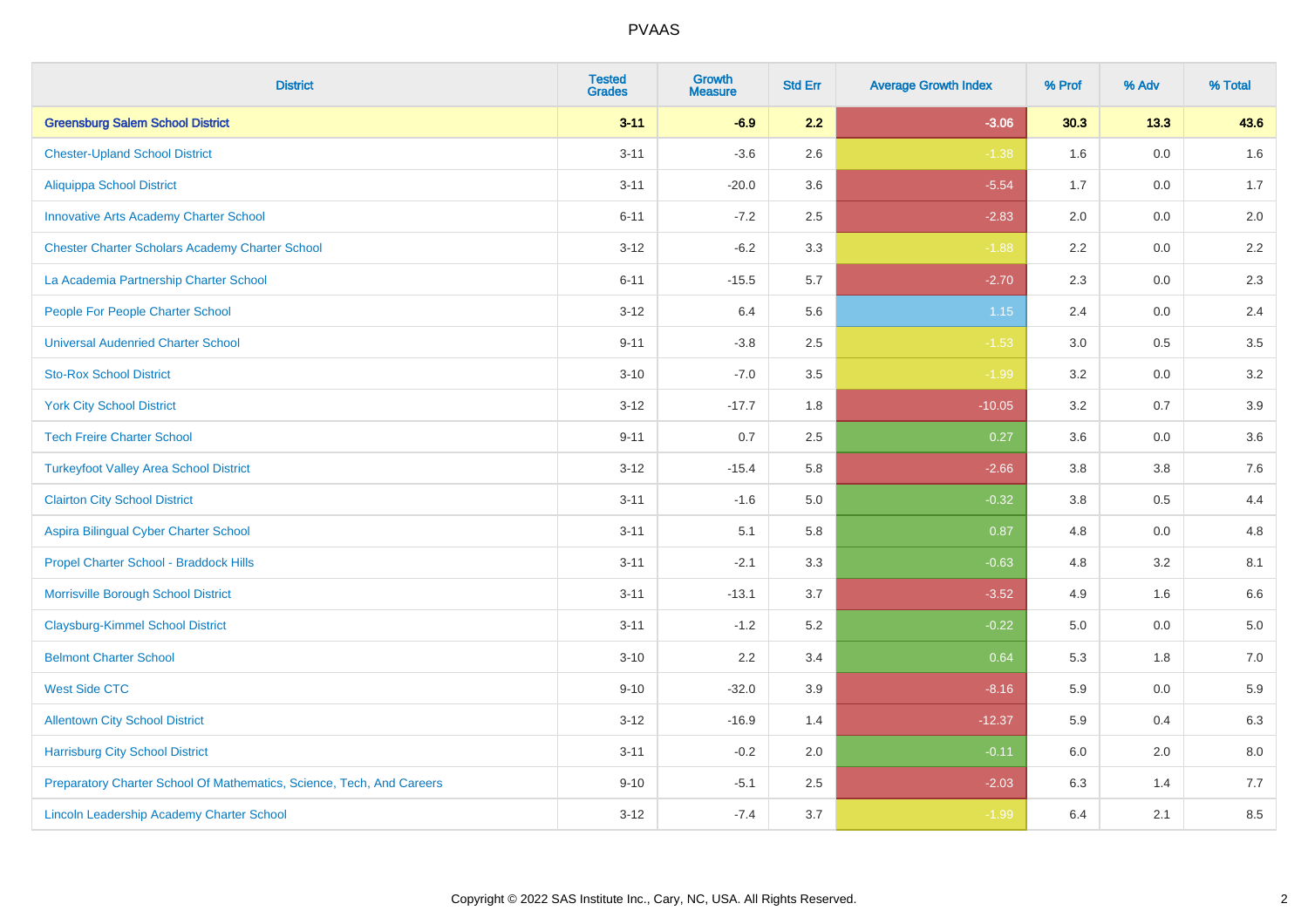| <b>District</b>                                   | <b>Tested</b><br><b>Grades</b> | Growth<br><b>Measure</b> | <b>Std Err</b> | <b>Average Growth Index</b> | % Prof | % Adv   | % Total |
|---------------------------------------------------|--------------------------------|--------------------------|----------------|-----------------------------|--------|---------|---------|
| <b>Greensburg Salem School District</b>           | $3 - 11$                       | $-6.9$                   | 2.2            | $-3.06$                     | 30.3   | 13.3    | 43.6    |
| <b>Lawrence County CTC</b>                        | $10 - 11$                      | $-9.8$                   | 3.7            | $-2.68$                     | 7.3    | 0.0     | $7.3$   |
| <b>Propel Charter School-Homestead</b>            | $3 - 11$                       | $-5.0$                   | 3.9            | $-1.27$                     | 7.3    | 0.0     | 7.3     |
| Dr Robert Ketterer Charter School Inc             | $6 - 12$                       | 7.1                      | 4.3            | 1.66                        | $7.3$  | 1.7     | 9.0     |
| <b>Propel Charter School-Montour</b>              | $3 - 10$                       | $-3.4$                   | 3.6            | $-0.93$                     | 7.7    | 0.0     | 7.7     |
| <b>Blacklick Valley School District</b>           | $3 - 11$                       | $-0.9$                   | 3.9            | $-0.23$                     | 7.7    | 7.7     | 15.4    |
| <b>Executive Education Academy Charter School</b> | $3 - 10$                       | $-14.6$                  | 3.0            | $-4.81$                     | 8.5    | 1.2     | 9.8     |
| <b>Tacony Academy Charter School</b>              | $3 - 11$                       | $-12.9$                  | 3.3            | $-3.90$                     | 8.6    | 1.4     | 10.0    |
| <b>Esperanza Cyber Charter School</b>             | $3 - 11$                       | 7.1                      | 6.1            | 1.15                        | 8.8    | 2.9     | 11.8    |
| <b>Lancaster School District</b>                  | $3 - 12$                       | $-10.0$                  | 1.4            | $-7.22$                     | 9.0    | 3.9     | 12.8    |
| <b>Farrell Area School District</b>               | $3 - 11$                       | $-1.9$                   | 4.2            | $-0.44$                     | 9.3    | 11.6    | 20.9    |
| <b>Big Beaver Falls Area School District</b>      | $3 - 11$                       | $-17.9$                  | 2.8            | $-6.27$                     | 9.4    | 2.8     | 12.2    |
| <b>Shade-Central City School District</b>         | $3 - 11$                       | $-14.6$                  | 4.0            | $-3.68$                     | 9.6    | 0.0     | 9.6     |
| Community Academy Of Philadelphia Charter School  | $3 - 11$                       | 0.1                      | 2.6            | 0.06                        | 9.7    | 2.6     | 12.4    |
| <b>KIPP Dubois Charter School</b>                 | $9 - 10$                       | $-3.0$                   | 3.1            | $-0.95$                     | 10.0   | 0.0     | 10.0    |
| <b>Woodland Hills School District</b>             | $3 - 12$                       | $-4.2$                   | 2.5            | $-1.66$                     | 10.1   | 1.4     | 11.5    |
| Mastery Charter School - Shoemaker Campus         | $7 - 10$                       | $-2.3$                   | 2.8            | $-0.81$                     | 10.1   | 3.7     | 13.8    |
| <b>Greater Johnstown School District</b>          | $3 - 11$                       | $-3.5$                   | 2.4            | $-1.45$                     | 10.3   | 1.3     | 11.5    |
| <b>Sugar Valley Rural Charter School</b>          | $3 - 11$                       | $-3.6$                   | 3.7            | $-0.98$                     | 10.3   | $0.0\,$ | 10.3    |
| Norristown Area School District                   | $3 - 12$                       | $-25.4$                  | 1.7            | $-15.35$                    | 10.6   | 1.8     | 12.4    |
| New Kensington-Arnold School District             | $3 - 11$                       | $-5.8$                   | 3.2            | $-1.80$                     | 10.8   | 1.2     | 12.0    |
| <b>Tussey Mountain School District</b>            | $3 - 12$                       | $-13.0$                  | 3.3            | $-3.93$                     | 11.1   | 3.2     | 14.3    |
| <b>Cornell School District</b>                    | $3 - 11$                       | $-5.5$                   | 4.6            | $-1.20$                     | 11.3   | 3.2     | 14.5    |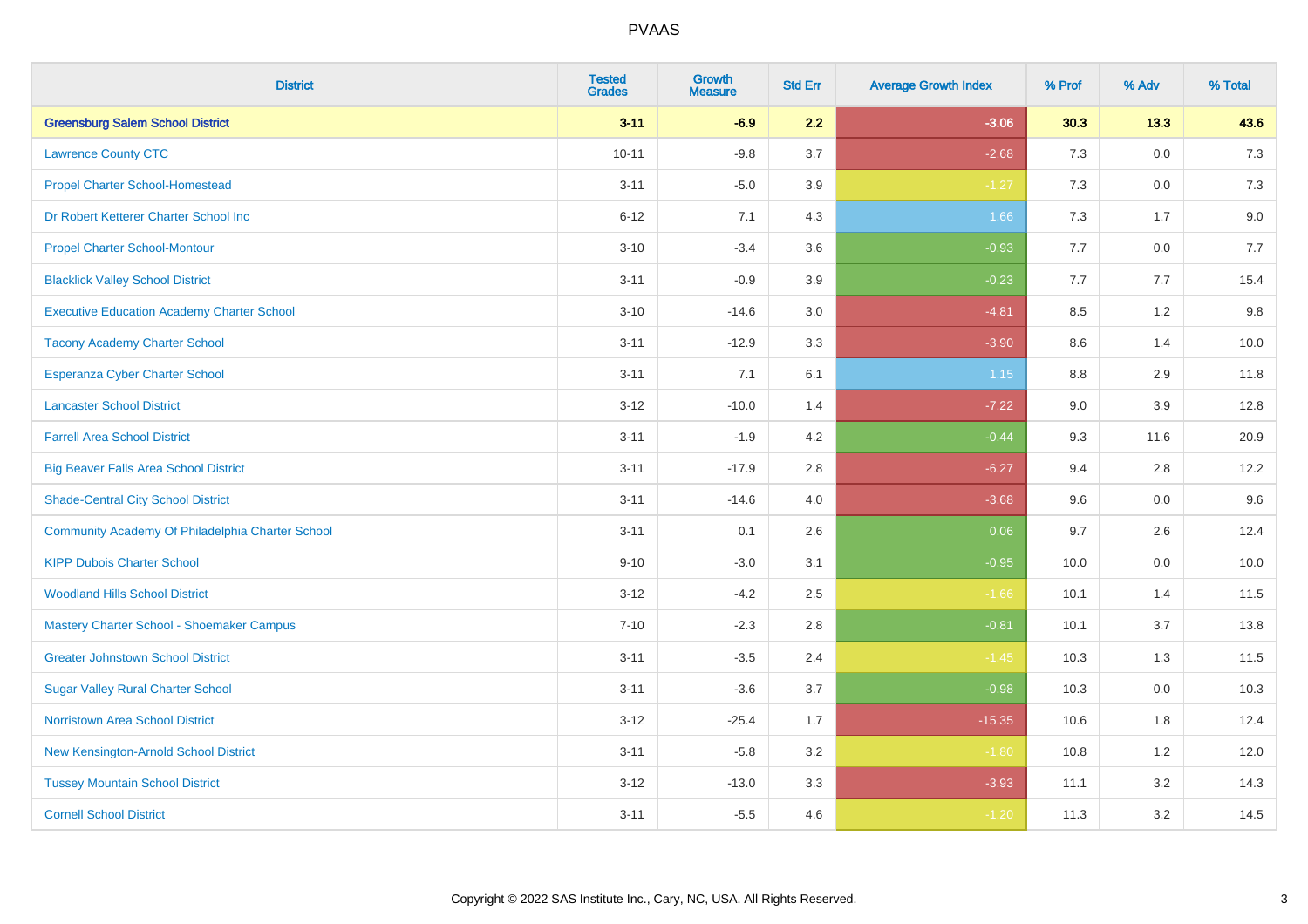| <b>District</b>                               | <b>Tested</b><br><b>Grades</b> | <b>Growth</b><br><b>Measure</b> | <b>Std Err</b> | <b>Average Growth Index</b> | % Prof | % Adv   | % Total |
|-----------------------------------------------|--------------------------------|---------------------------------|----------------|-----------------------------|--------|---------|---------|
| <b>Greensburg Salem School District</b>       | $3 - 11$                       | $-6.9$                          | 2.2            | $-3.06$                     | 30.3   | 13.3    | 43.6    |
| <b>Tulpehocken Area School District</b>       | $3 - 12$                       | 1.0                             | 4.9            | 0.20                        | 11.5   | 23.1    | 34.6    |
| <b>Hanover Area School District</b>           | $3 - 11$                       | $-14.7$                         | 4.7            | $-3.13$                     | 12.1   | 3.0     | 15.2    |
| <b>Multicultural Academy Charter School</b>   | $9 - 11$                       | 6.0                             | 3.4            | 1.77                        | 12.3   | 0.0     | 12.3    |
| <b>Muhlenberg School District</b>             | $3 - 10$                       | $-17.8$                         | 1.9            | $-9.34$                     | 12.4   | 4.6     | 17.0    |
| <b>Redbank Valley School District</b>         | $3 - 11$                       | $-7.5$                          | 3.1            | $-2.41$                     | 12.4   | 10.6    | 23.1    |
| <b>Mastery Charter School - Thomas Campus</b> | $3 - 10$                       | 7.9                             | 5.7            | 1.39                        | 12.5   | 0.0     | 12.5    |
| <b>Mcguffey School District</b>               | $3 - 11$                       | $-12.1$                         | 3.0            | $-4.06$                     | 12.8   | 5.9     | 18.6    |
| <b>Coatesville Area School District</b>       | $3 - 11$                       | $-9.5$                          | 1.6            | $-5.81$                     | 12.8   | 3.3     | 16.2    |
| <b>Washington School District</b>             | $3 - 11$                       | $-15.9$                         | 2.9            | $-5.44$                     | 12.9   | 1.7     | 14.7    |
| <b>Sharon City School District</b>            | $3 - 11$                       | $-6.5$                          | 2.3            | $-2.79$                     | 13.1   | 5.0     | 18.1    |
| Lackawanna Trail School District              | $3 - 10$                       | $-11.0$                         | 3.3            | $-3.35$                     | 13.1   | 18.0    | 31.2    |
| <b>Erie City School District</b>              | $3 - 12$                       | $-4.5$                          | 1.4            | $-3.09$                     | 13.4   | 6.7     | 20.1    |
| <b>Canton Area School District</b>            | $3 - 11$                       | 8.4                             | 2.9            | 2.92                        | 13.8   | 23.0    | 36.8    |
| <b>Bristol Township School District</b>       | $3 - 11$                       | $-7.4$                          | 1.4            | $-5.32$                     | 13.8   | 4.6     | 18.4    |
| <b>Steelton-Highspire School District</b>     | $3 - 11$                       | $-5.3$                          | 3.2            | $-1.65$                     | 13.9   | $0.0\,$ | 13.9    |
| <b>William Penn School District</b>           | $3 - 12$                       | 7.0                             | 1.9            | 3.61                        | 14.0   | 7.2     | 21.3    |
| <b>Wilkes-Barre Area School District</b>      | $3 - 11$                       | $-12.4$                         | 2.4            | $-5.18$                     | 14.2   | 3.7     | 17.9    |
| Esperanza Academy Charter School              | $4 - 11$                       | 2.1                             | 2.1            | 1.01                        | 14.2   | 3.6     | 17.8    |
| <b>Shenandoah Valley School District</b>      | $3 - 11$                       | $-4.5$                          | 3.5            | $-1.29$                     | 14.3   | 0.0     | 14.3    |
| Hope For Hyndman Charter School               | $3 - 11$                       | 5.1                             | 5.8            | 0.88                        | 14.3   | 7.1     | 21.4    |
| <b>Rochester Area School District</b>         | $3 - 11$                       | $-5.7$                          | 3.9            | $-1.45$                     | 14.9   | 2.1     | 17.0    |
| <b>Dunmore School District</b>                | $3 - 11$                       | $-12.2$                         | 2.7            | $-4.51$                     | 15.0   | 5.3     | 20.4    |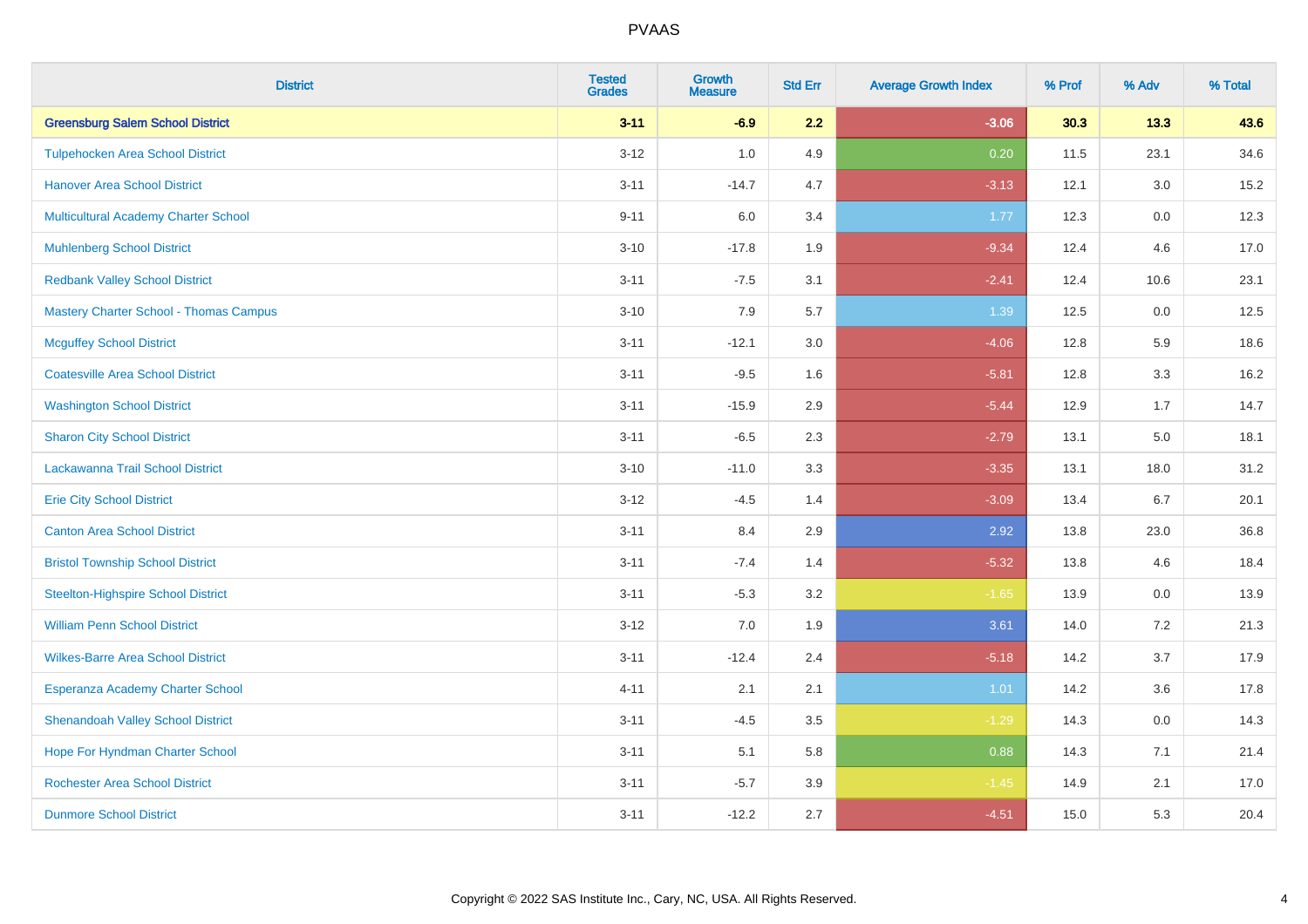| <b>District</b>                               | <b>Tested</b><br><b>Grades</b> | <b>Growth</b><br><b>Measure</b> | <b>Std Err</b> | <b>Average Growth Index</b> | % Prof | % Adv   | % Total |
|-----------------------------------------------|--------------------------------|---------------------------------|----------------|-----------------------------|--------|---------|---------|
| <b>Greensburg Salem School District</b>       | $3 - 11$                       | $-6.9$                          | 2.2            | $-3.06$                     | 30.3   | 13.3    | 43.6    |
| <b>Greater Nanticoke Area School District</b> | $3 - 12$                       | $-6.8$                          | 2.6            | $-2.58$                     | 15.2   | $8.9\,$ | 24.1    |
| <b>Lebanon School District</b>                | $3 - 11$                       | $-1.2$                          | 1.9            | $-0.63$                     | 15.2   | 6.4     | 21.6    |
| Imhotep Institute Charter High School         | $9 - 11$                       | $-17.6$                         | 5.8            | $-3.03$                     | 15.4   | 0.0     | 15.4    |
| <b>West Mifflin Area School District</b>      | $3 - 12$                       | $-11.9$                         | 2.5            | $-4.77$                     | 15.9   | 4.0     | 19.9    |
| <b>City CHS</b>                               | $10 - 11$                      | $-5.6$                          | 2.4            | $-2.34$                     | 15.9   | 1.5     | 17.4    |
| <b>Burgettstown Area School District</b>      | $3 - 11$                       | $-11.2$                         | 3.2            | $-3.46$                     | 16.0   | 2.7     | 18.7    |
| <b>MaST Community Charter School II</b>       | $3 - 10$                       | 1.4                             | 3.0            | 0.45                        | 16.1   | 4.6     | 20.7    |
| <b>Pittsburgh School District</b>             | $3 - 11$                       | $-13.0$                         | 1.1            | $-12.25$                    | 16.1   | 6.5     | 22.6    |
| Philadelphia City School District             | $3 - 12$                       | $-7.8$                          | 0.6            | $-13.43$                    | 16.4   | 6.5     | 22.9    |
| <b>Fannett-Metal School District</b>          | $3 - 11$                       | $-22.3$                         | 4.8            | $-4.65$                     | 16.4   | 6.6     | 23.0    |
| <b>Achievement House Charter School</b>       | $7 - 11$                       | $-8.2$                          | 3.6            | $-2.28$                     | 16.7   | 2.8     | 19.4    |
| <b>Reading School District</b>                | $3 - 11$                       | 4.3                             | 1.2            | 3.71                        | 16.8   | 6.0     | 22.8    |
| <b>Williams Valley School District</b>        | $3 - 11$                       | 2.6                             | 3.7            | 0.69                        | 17.0   | 5.1     | 22.0    |
| <b>Columbia Borough School District</b>       | $3 - 12$                       | $-1.1$                          | 3.6            | $-0.31$                     | 17.2   | 1.7     | 19.0    |
| <b>New Castle Area School District</b>        | $3 - 12$                       | $-13.6$                         | 2.3            | $-5.99$                     | 17.6   | 2.0     | 19.5    |
| Jefferson County-Dubois AVTS                  | $9 - 11$                       | $-11.7$                         | 3.1            | $-3.72$                     | 17.6   | 2.8     | 20.4    |
| <b>Shanksville-Stonycreek School District</b> | $3 - 10$                       | $-8.6$                          | 5.5            | $-1.55$                     | 17.6   | 23.5    | 41.2    |
| <b>Carmichaels Area School District</b>       | $3 - 10$                       | $-7.0$                          | 3.1            | $-2.30$                     | 17.8   | 9.6     | 27.4    |
| <b>Union School District</b>                  | $3 - 12$                       | 2.5                             | 3.7            | 0.69                        | 17.9   | 10.4    | 28.4    |
| <b>Central Fulton School District</b>         | $3 - 11$                       | $-13.3$                         | 3.2            | $-4.20$                     | 18.1   | 9.7     | 27.8    |
| <b>Tidioute Community Charter School</b>      | $3 - 11$                       | 0.8                             | 4.4            | 0.19                        | 18.1   | 6.9     | 25.0    |
| <b>Williamsport Area School District</b>      | $3 - 11$                       | $-11.7$                         | 1.4            | $-8.29$                     | 18.2   | 10.5    | 28.7    |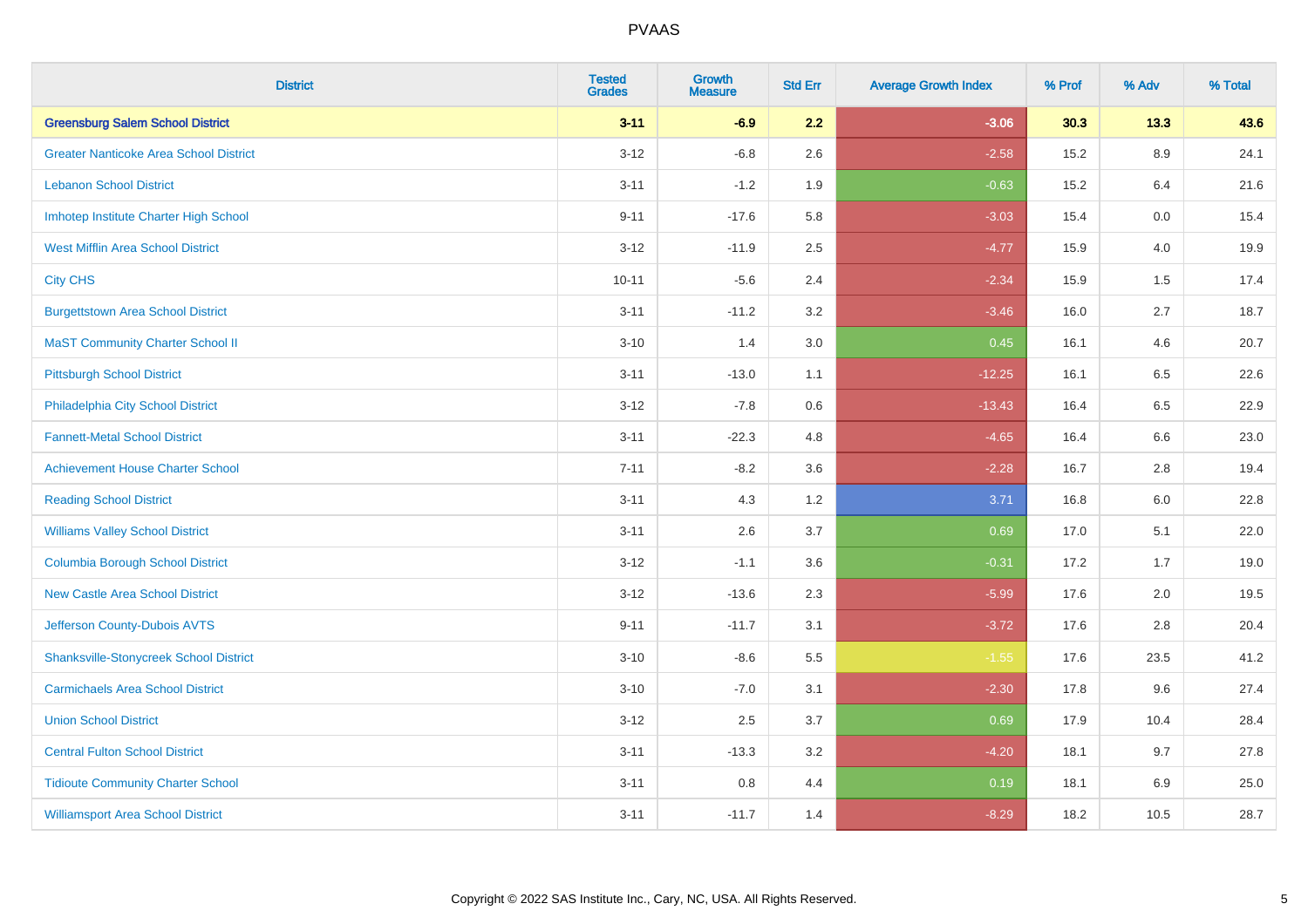| <b>District</b>                                | <b>Tested</b><br><b>Grades</b> | <b>Growth</b><br><b>Measure</b> | <b>Std Err</b> | <b>Average Growth Index</b> | % Prof | % Adv   | % Total |
|------------------------------------------------|--------------------------------|---------------------------------|----------------|-----------------------------|--------|---------|---------|
| <b>Greensburg Salem School District</b>        | $3 - 11$                       | $-6.9$                          | 2.2            | $-3.06$                     | 30.3   | 13.3    | 43.6    |
| <b>Mount Carmel Area School District</b>       | $3 - 11$                       | $-7.9$                          | 2.3            | $-3.38$                     | 18.2   | 4.4     | 22.6    |
| <b>Dauphin County Technical School</b>         | $9 - 11$                       | $-3.9$                          | 2.3            | $-1.67$                     | 18.3   | 11.1    | 29.3    |
| <b>Frazier School District</b>                 | $3 - 11$                       | $-18.9$                         | 3.4            | $-5.49$                     | 18.3   | 1.4     | 19.7    |
| <b>Penn Hills School District</b>              | $3 - 11$                       | 0.0                             | 2.4            | 0.02                        | 18.4   | 7.1     | 25.6    |
| <b>Punxsutawney Area School District</b>       | $3 - 11$                       | 15.8                            | 2.7            | 5.83                        | 18.6   | 29.0    | 47.6    |
| <b>Southeast Delco School District</b>         | $3 - 10$                       | 3.9                             | 3.5            | 1.12                        | 18.6   | 3.4     | 22.0    |
| Northern Lebanon School District               | $3 - 11$                       | $-0.7$                          | 2.3            | $-0.29$                     | 18.8   | 6.8     | 25.6    |
| <b>Forest Area School District</b>             | $3 - 11$                       | $-1.8$                          | 4.7            | $-0.37$                     | 18.9   | 15.1    | 34.0    |
| Susquehanna Township School District           | $3 - 12$                       | 3.9                             | 2.7            | 1.45                        | 19.0   | 13.1    | 32.0    |
| <b>Pottstown School District</b>               | $3 - 12$                       | 2.0                             | 2.2            | 0.88                        | 19.4   | 6.2     | 25.6    |
| <b>Central Cambria School District</b>         | $3 - 11$                       | $-12.7$                         | 2.3            | $-5.61$                     | 19.4   | 7.4     | 26.9    |
| Jim Thorpe Area School District                | $3 - 11$                       | $-10.9$                         | 2.4            | $-4.48$                     | 19.5   | $6.0\,$ | 25.5    |
| <b>Columbia-Montour AVTS</b>                   | $9 - 10$                       | $-7.1$                          | 2.8            | $-2.52$                     | 19.5   | 3.2     | 22.7    |
| <b>Shamokin Area School District</b>           | $3 - 11$                       | $-2.6$                          | 2.5            | $-1.06$                     | 19.6   | $9.8\,$ | 29.3    |
| <b>Carbon Career &amp; Technical Institute</b> | $9 - 11$                       | $-9.3$                          | 3.2            | $-2.92$                     | 19.6   | 2.2     | 21.7    |
| Pennsylvania Distance Learning Charter School  | $3 - 12$                       | 6.8                             | 3.4            | 1.99                        | 19.8   | 6.2     | 25.9    |
| <b>Mount Union Area School District</b>        | $3 - 10$                       | $-2.5$                          | 2.8            | $-0.89$                     | 19.8   | 5.8     | 25.6    |
| <b>Scranton School District</b>                | $3 - 12$                       | $-10.1$                         | 2.5            | $-4.04$                     | 20.0   | 7.7     | 27.7    |
| Lehigh Valley Academy Regional Charter School  | $3 - 11$                       | $-5.9$                          | 3.0            | $-1.98$                     | 20.0   | 7.7     | 27.7    |
| <b>Blairsville-Saltsburg School District</b>   | $3 - 11$                       | $-7.5$                          | 2.8            | $-2.67$                     | 20.1   | 8.2     | 28.3    |
| <b>Brentwood Borough School District</b>       | $3 - 11$                       | 1.3                             | $3.0\,$        | 0.44                        | 20.2   | 16.0    | 36.2    |
| North Schuylkill School District               | $3 - 11$                       | $-4.7$                          | 2.2            | $-2.16$                     | 20.2   | 11.7    | 31.9    |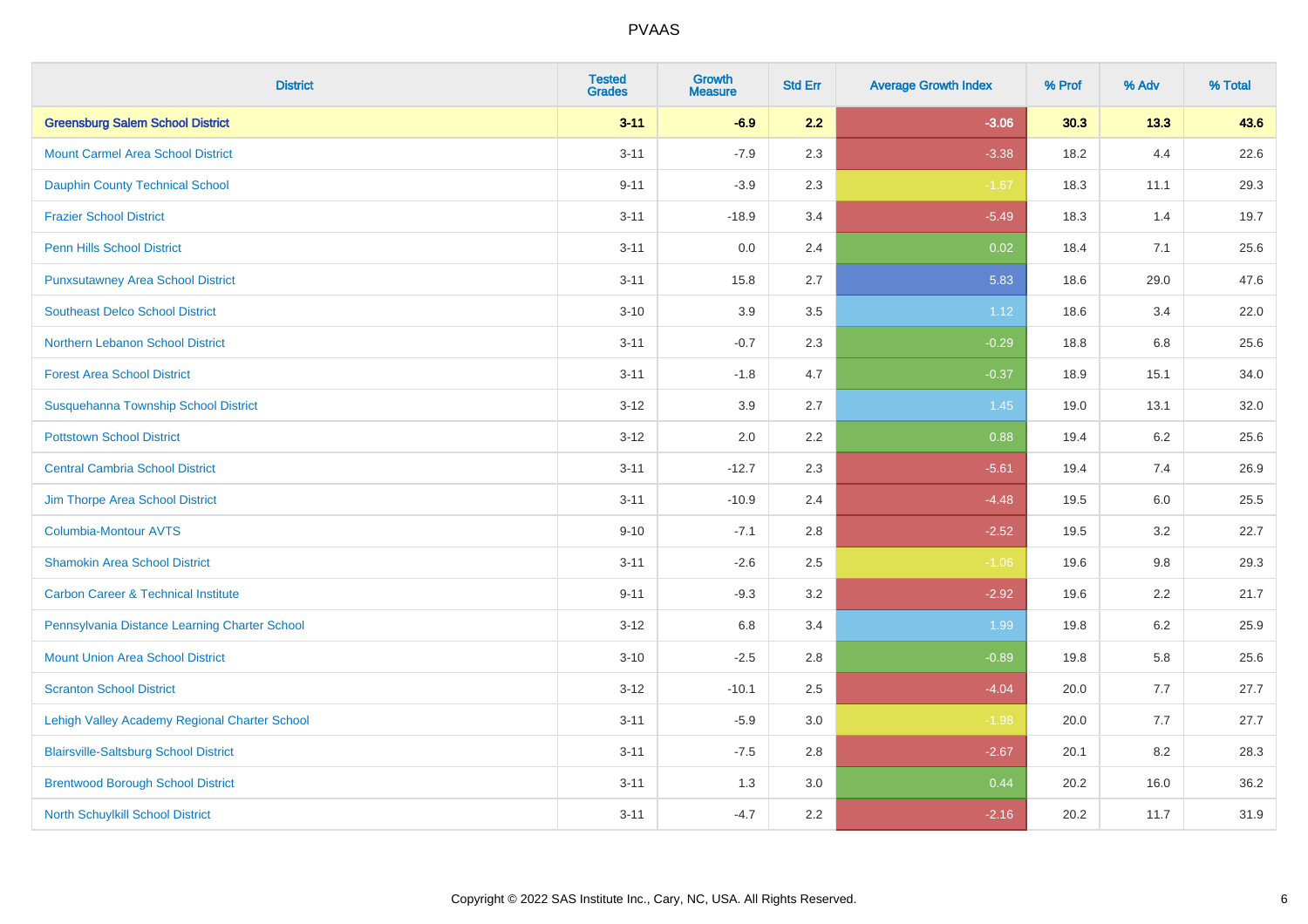| <b>District</b>                                 | <b>Tested</b><br><b>Grades</b> | <b>Growth</b><br><b>Measure</b> | <b>Std Err</b> | <b>Average Growth Index</b> | % Prof | % Adv   | % Total |
|-------------------------------------------------|--------------------------------|---------------------------------|----------------|-----------------------------|--------|---------|---------|
| <b>Greensburg Salem School District</b>         | $3 - 11$                       | $-6.9$                          | 2.2            | $-3.06$                     | 30.3   | 13.3    | 43.6    |
| <b>Westinghouse Arts Academy Charter School</b> | $9 - 10$                       | $-6.0$                          | 3.3            | $-1.81$                     | 20.2   | $8.9\,$ | 29.1    |
| Meyersdale Area School District                 | $3 - 11$                       | $-16.1$                         | 3.3            | $-4.94$                     | 20.3   | 5.8     | 26.1    |
| <b>Wattsburg Area School District</b>           | $3 - 11$                       | 1.0                             | 2.7            | 0.36                        | 20.4   | 12.4    | 32.7    |
| <b>Bethlehem Area School District</b>           | $3 - 11$                       | $-4.5$                          | 1.1            | $-3.91$                     | 20.4   | 11.3    | 31.7    |
| <b>Hazleton Area School District</b>            | $3 - 11$                       | 6.0                             | 1.6            | 3.85                        | 20.5   | 9.0     | 29.5    |
| <b>Mastery Charter School - Pickett Campus</b>  | $6 - 10$                       | 2.7                             | 4.2            | 0.65                        | 20.6   | 0.0     | 20.6    |
| <b>Chartiers Valley School District</b>         | $3 - 11$                       | $-9.1$                          | 2.1            | $-4.23$                     | 20.7   | 17.4    | 38.0    |
| <b>Riverside School District</b>                | $3 - 11$                       | $-6.2$                          | 2.7            | $-2.33$                     | 20.8   | 17.0    | 37.7    |
| <b>Shikellamy School District</b>               | $3 - 10$                       | $-8.3$                          | 2.4            | $-3.42$                     | 20.8   | 18.5    | 39.2    |
| Pennsylvania Cyber Charter School               | $3 - 11$                       | 0.6                             | 1.5            | 0.37                        | 20.8   | 8.1     | 28.9    |
| <b>Laurel Highlands School District</b>         | $3 - 11$                       | $-3.8$                          | 2.3            | $-1.63$                     | 20.9   | 14.6    | 35.4    |
| <b>Antietam School District</b>                 | $3 - 10$                       | $-9.5$                          | 3.7            | $-2.57$                     | 20.9   | $1.5\,$ | 22.4    |
| <b>Trinity Area School District</b>             | $3 - 11$                       | $-8.7$                          | 1.8            | $-4.87$                     | 20.9   | 9.8     | 30.8    |
| <b>East Allegheny School District</b>           | $3 - 11$                       | $-6.4$                          | 3.0            | $-2.11$                     | 21.0   | 7.4     | 28.4    |
| <b>Somerset Area School District</b>            | $3 - 11$                       | $-7.6$                          | 2.4            | $-3.17$                     | 21.0   | 14.5    | 35.5    |
| <b>Monessen City School District</b>            | $3 - 10$                       | $-3.9$                          | 5.6            | $-0.69$                     | 21.0   | 10.5    | 31.6    |
| <b>Ferndale Area School District</b>            | $3 - 10$                       | $-1.1$                          | 4.1            | $-0.27$                     | 21.0   | 7.9     | 29.0    |
| <b>Mckeesport Area School District</b>          | $3 - 12$                       | 4.6                             | 2.2            | 2.14                        | 21.1   | 4.4     | 25.5    |
| Northern Lehigh School District                 | $3 - 12$                       | 6.1                             | 2.5            | 2.42                        | 21.4   | 18.0    | 39.3    |
| <b>Mahanoy Area School District</b>             | $3 - 10$                       | $-3.4$                          | 3.1            | $-1.07$                     | 21.4   | 8.6     | 30.0    |
| Philadelphia Academy Charter School             | $3 - 11$                       | $-14.7$                         | 2.7            | $-5.42$                     | 21.6   | 3.9     | 25.5    |
| <b>Southern Fulton School District</b>          | $3 - 11$                       | $-5.1$                          | 4.0            | $-1.29$                     | 21.7   | 13.0    | 34.8    |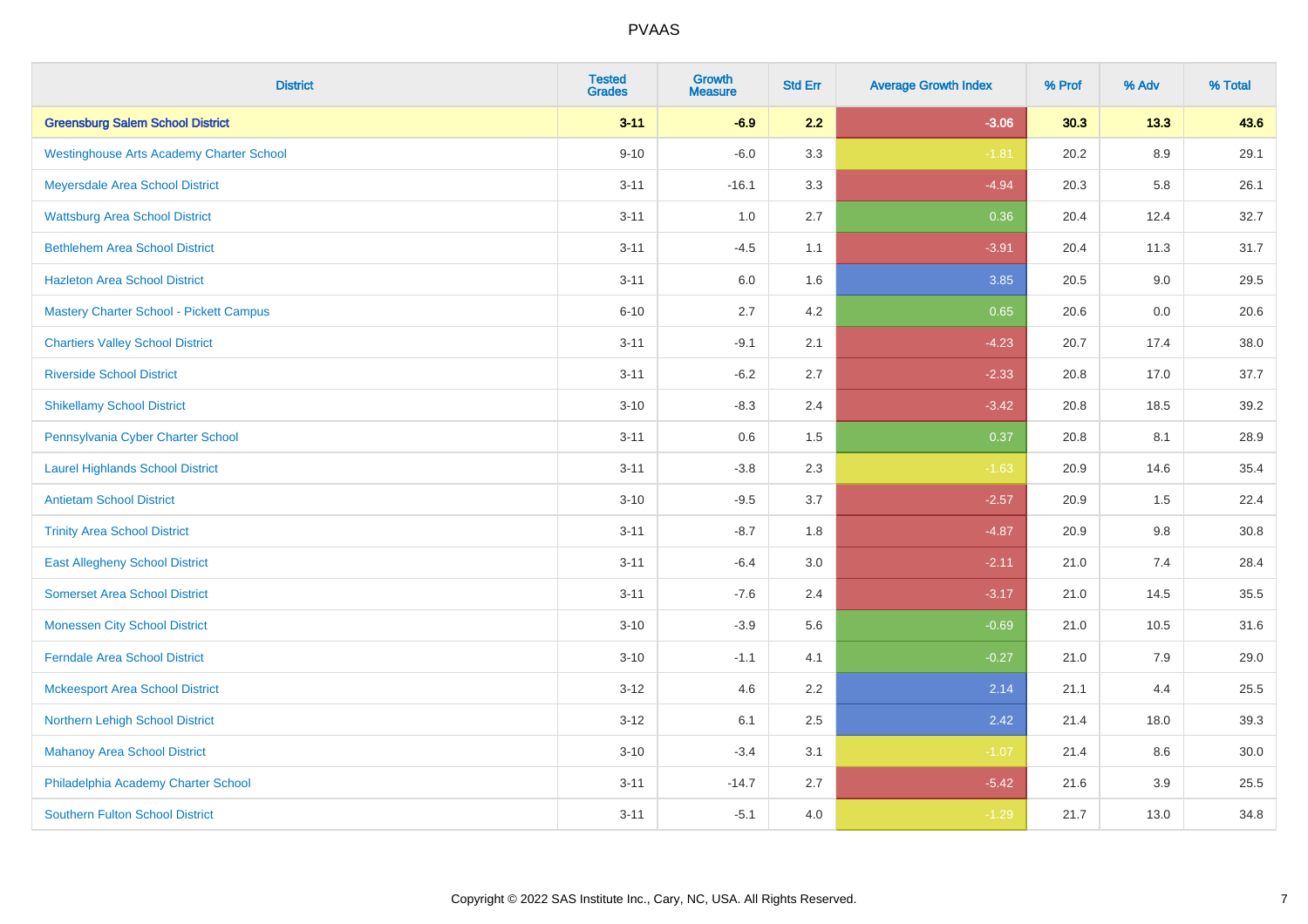| <b>District</b>                               | <b>Tested</b><br><b>Grades</b> | <b>Growth</b><br><b>Measure</b> | <b>Std Err</b> | <b>Average Growth Index</b> | % Prof | % Adv   | % Total |
|-----------------------------------------------|--------------------------------|---------------------------------|----------------|-----------------------------|--------|---------|---------|
| <b>Greensburg Salem School District</b>       | $3 - 11$                       | $-6.9$                          | 2.2            | $-3.06$                     | 30.3   | 13.3    | 43.6    |
| <b>Pottsville Area School District</b>        | $3-12$                         | $-4.9$                          | 2.1            | $-2.36$                     | 21.8   | 7.9     | 29.6    |
| <b>West York Area School District</b>         | $3 - 12$                       | $-9.8$                          | 2.7            | $-3.57$                     | 21.9   | 10.9    | 32.8    |
| <b>Brownsville Area School District</b>       | $3 - 12$                       | 3.9                             | 3.8            | 1.04                        | 22.0   | 8.5     | 30.5    |
| <b>Wyoming Valley West School District</b>    | $3 - 11$                       | $-5.5$                          | 2.3            | $-2.38$                     | 22.2   | 9.2     | 31.4    |
| Schuylkill Haven Area School District         | $3 - 11$                       | $-5.3$                          | 2.7            | $-1.96$                     | 22.2   | 11.6    | 33.8    |
| <b>Charleroi School District</b>              | $3 - 11$                       | $-4.3$                          | 2.7            | $-1.55$                     | 22.2   | 15.9    | 38.1    |
| <b>Lakeland School District</b>               | $3 - 11$                       | 13.3                            | 2.8            | 4.80                        | 22.2   | 21.2    | 43.4    |
| <b>Berwick Area School District</b>           | $3 - 11$                       | $-6.9$                          | 2.4            | $-2.84$                     | 22.3   | 11.5    | 33.8    |
| <b>Williamsburg Community School District</b> | $3 - 11$                       | $-16.9$                         | 4.1            | $-4.14$                     | 22.4   | 0.0     | 22.4    |
| <b>New Foundations Charter School</b>         | $3 - 11$                       | 0.6                             | 2.2            | 0.29                        | 22.4   | 4.0     | 26.4    |
| Philipsburg-Osceola Area School District      | $3 - 11$                       | 4.1                             | 3.0            | 1.37                        | 22.5   | 16.2    | 38.8    |
| <b>East Lycoming School District</b>          | $3 - 11$                       | $-10.9$                         | 2.1            | $-5.08$                     | 22.5   | $8.2\,$ | 30.8    |
| <b>York Co School Of Technology</b>           | $9 - 12$                       | $-10.9$                         | 1.6            | $-6.79$                     | 22.6   | 4.0     | 26.6    |
| <b>Moniteau School District</b>               | $3 - 11$                       | $-11.8$                         | 2.9            | $-4.07$                     | 22.6   | 5.0     | 27.6    |
| <b>Hanover Public School District</b>         | $3 - 11$                       | $-12.4$                         | 2.7            | $-4.50$                     | 22.7   | 6.2     | 28.9    |
| East Stroudsburg Area School District         | $3 - 11$                       | $-4.9$                          | 1.4            | $-3.38$                     | 22.7   | 12.5    | 35.2    |
| <b>Roberto Clemente Charter School</b>        | $3 - 12$                       | $-3.3$                          | 4.1            | $-0.79$                     | 22.7   | 4.6     | 27.3    |
| <b>Troy Area School District</b>              | $3 - 10$                       | $-4.7$                          | 3.2            | $-1.46$                     | 22.8   | 16.5    | 39.2    |
| <b>Freedom Area School District</b>           | $3 - 11$                       | $-6.3$                          | 3.1            | $-2.04$                     | 22.9   | 8.4     | 31.3    |
| <b>Juniata County School District</b>         | $3 - 12$                       | 7.7                             | 2.0            | 3.81                        | 22.9   | 18.9    | 41.8    |
| Fox Chapel Area School District               | $3 - 11$                       | 17.6                            | 1.9            | 9.47                        | 22.9   | 52.0    | 74.9    |
| <b>Milton Area School District</b>            | $3 - 11$                       | $-10.1$                         | 2.5            | $-4.04$                     | 23.0   | 11.3    | 34.2    |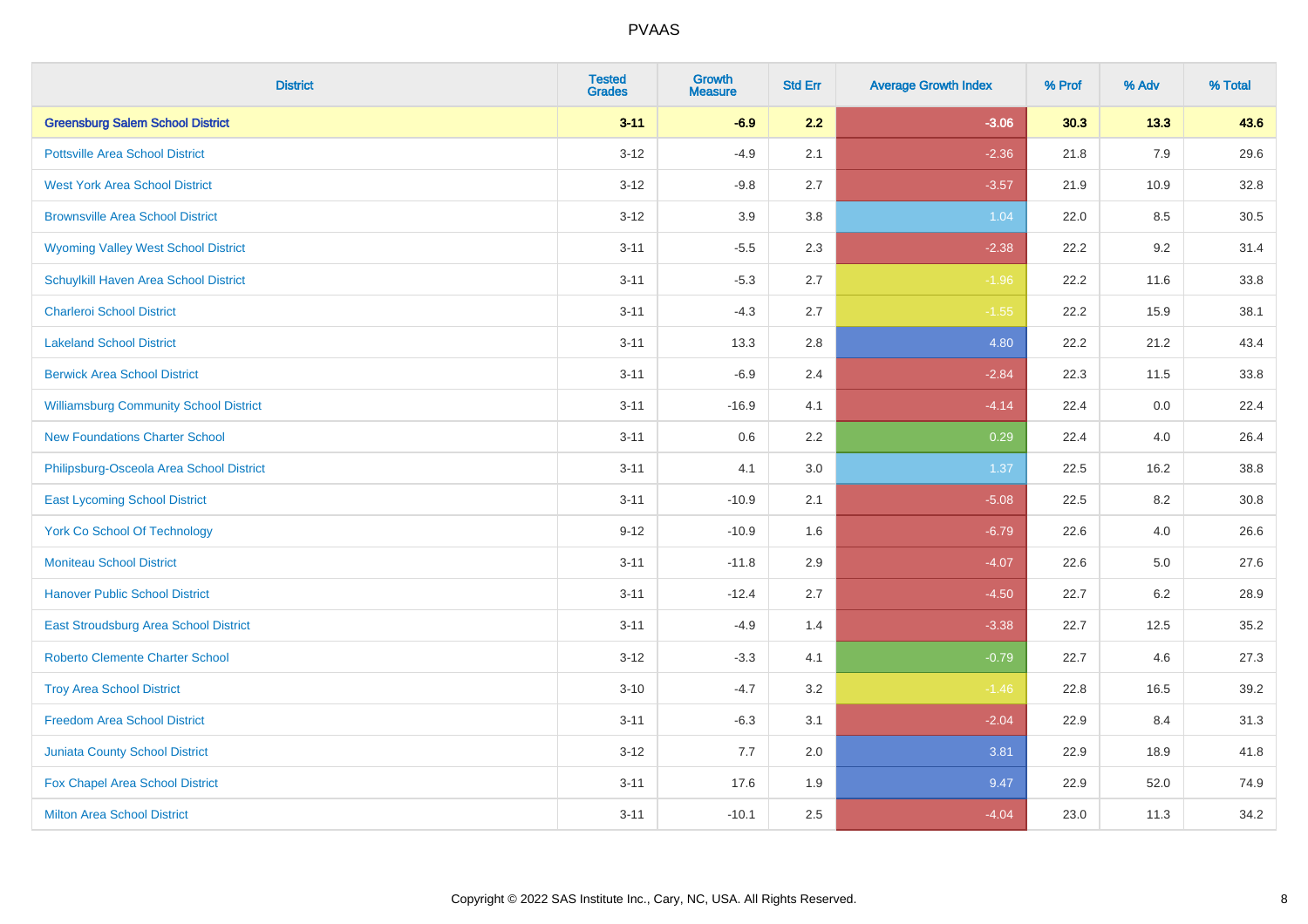| <b>District</b>                                         | <b>Tested</b><br><b>Grades</b> | <b>Growth</b><br><b>Measure</b> | <b>Std Err</b> | <b>Average Growth Index</b> | % Prof | % Adv | % Total |
|---------------------------------------------------------|--------------------------------|---------------------------------|----------------|-----------------------------|--------|-------|---------|
| <b>Greensburg Salem School District</b>                 | $3 - 11$                       | $-6.9$                          | 2.2            | $-3.06$                     | 30.3   | 13.3  | 43.6    |
| <b>Forbes Road School District</b>                      | $3 - 11$                       | $-11.5$                         | 4.7            | $-2.43$                     | 23.1   | 10.3  | 33.3    |
| Center For Student Learning Charter School At Pennsbury | $6 - 12$                       | $-3.3$                          | 6.0            | $-0.55$                     | 23.1   | 0.0   | 23.1    |
| Juniata Valley School District                          | $3 - 11$                       | 1.6                             | 3.2            | 0.51                        | 23.1   | 9.4   | 32.5    |
| <b>Kiski Area School District</b>                       | $3 - 11$                       | $-4.0$                          | 2.0            | $-1.99$                     | 23.1   | 18.2  | 41.3    |
| <b>School Lane Charter School</b>                       | $3 - 11$                       | 2.6                             | 3.6            | 0.72                        | 23.1   | 18.7  | 41.8    |
| Ambridge Area School District                           | $3 - 12$                       | $-19.4$                         | 2.5            | $-7.64$                     | 23.2   | 5.6   | 28.9    |
| <b>Marion Center Area School District</b>               | $3 - 10$                       | 0.8                             | 2.9            | 0.27                        | 23.3   | 11.1  | 34.4    |
| <b>Eastern Lebanon County School District</b>           | $3 - 11$                       | 4.0                             | 2.1            | 1.89                        | 23.5   | 11.5  | 35.0    |
| <b>Shippensburg Area School District</b>                | $3 - 11$                       | 0.5                             | 1.8            | 0.26                        | 23.5   | 22.8  | 46.3    |
| <b>York Academy Regional Charter School</b>             | $3 - 11$                       | $-2.3$                          | 4.4            | $-0.52$                     | 23.5   | 2.0   | 25.5    |
| <b>Big Spring School District</b>                       | $3 - 11$                       | $-9.8$                          | 2.3            | $-4.32$                     | 23.6   | 12.9  | 36.5    |
| <b>Centennial School District</b>                       | $3 - 10$                       | 1.5                             | 1.5            | 0.98                        | 23.6   | 12.4  | 36.0    |
| <b>Conemaugh Valley School District</b>                 | $3 - 12$                       | $-6.3$                          | 4.1            | $-1.54$                     | 23.7   | 5.1   | 28.8    |
| South Allegheny School District                         | $3 - 11$                       | $-0.9$                          | 3.1            | $-0.30$                     | 23.8   | 2.5   | 26.2    |
| <b>Upper Darby School District</b>                      | $3 - 12$                       | 11.2                            | 1.4            | 8.28                        | 23.8   | 11.8  | 35.6    |
| <b>Susq-Cyber Charter School</b>                        | $9 - 11$                       | $-3.2$                          | 5.8            | $-0.54$                     | 23.8   | 4.8   | 28.6    |
| <b>Ringgold School District</b>                         | $3 - 11$                       | 2.9                             | 2.2            | 1.32                        | 23.8   | 13.3  | 37.1    |
| South Side Area School District                         | $3 - 11$                       | $-0.6$                          | 3.1            | $-0.19$                     | 24.0   | 28.0  | 52.0    |
| Maritime Academy Charter School                         | $3 - 10$                       | 13.2                            | 3.1            | 4.29                        | 24.0   | 1.3   | 25.3    |
| <b>Corry Area School District</b>                       | $3 - 11$                       | $-6.8$                          | 2.3            | $-3.01$                     | 24.0   | 8.8   | 32.8    |
| Millersburg Area School District                        | $3 - 11$                       | $-6.6$                          | 3.4            | $-1.92$                     | 24.1   | 10.3  | 34.5    |
| <b>Easton Area School District</b>                      | $3 - 12$                       | 6.3                             | 1.3            | 4.91                        | 24.1   | 13.0  | 37.1    |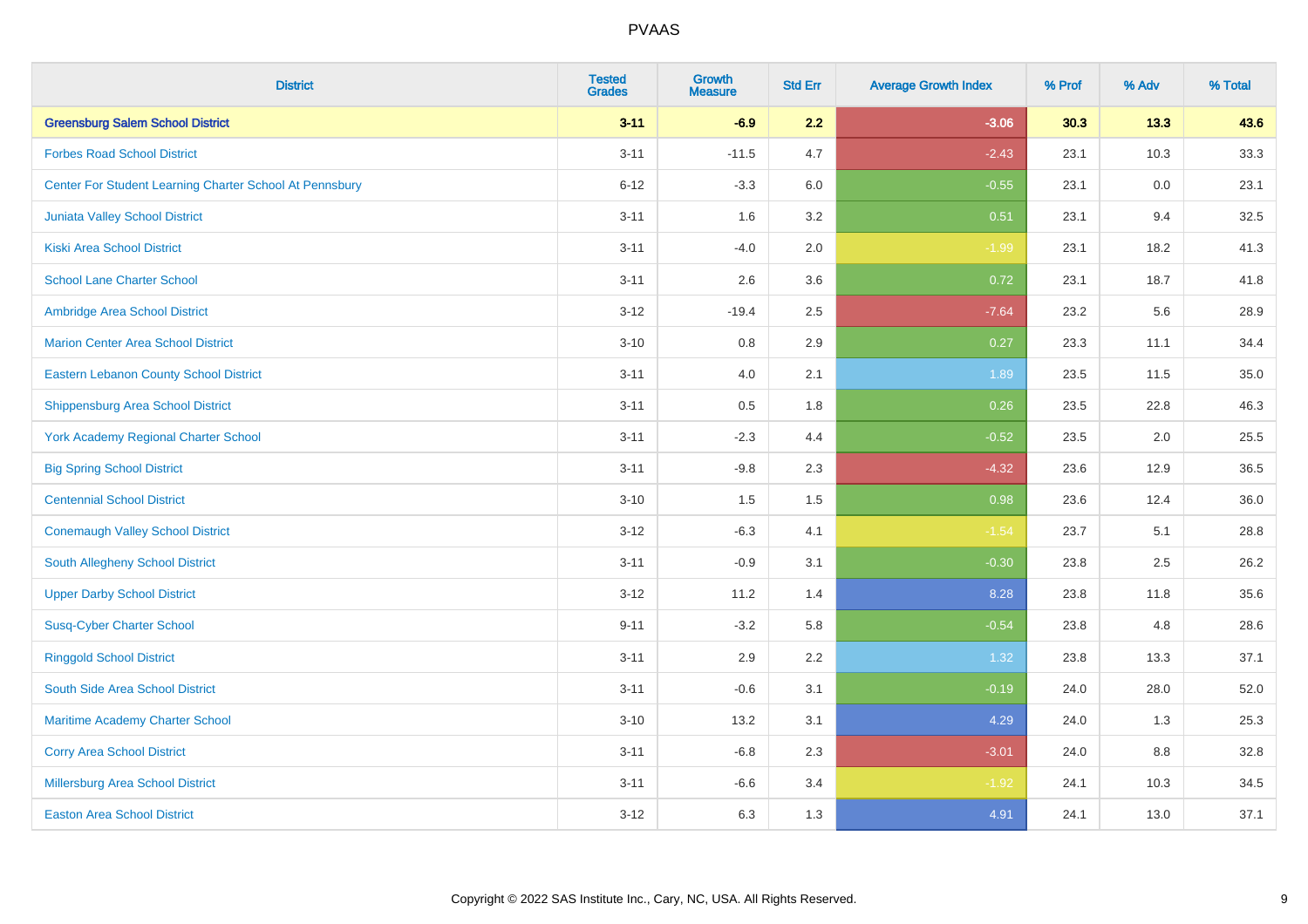| <b>District</b>                                | <b>Tested</b><br><b>Grades</b> | <b>Growth</b><br><b>Measure</b> | <b>Std Err</b> | <b>Average Growth Index</b> | % Prof | % Adv   | % Total |
|------------------------------------------------|--------------------------------|---------------------------------|----------------|-----------------------------|--------|---------|---------|
| <b>Greensburg Salem School District</b>        | $3 - 11$                       | $-6.9$                          | 2.2            | $-3.06$                     | 30.3   | 13.3    | 43.6    |
| <b>Connellsville Area School District</b>      | $3 - 11$                       | $-5.3$                          | 2.0            | $-2.67$                     | 24.2   | $5.0\,$ | 29.1    |
| <b>Chambersburg Area School District</b>       | $3 - 11$                       | $-5.6$                          | 1.3            | $-4.42$                     | 24.2   | 15.2    | 39.4    |
| <b>Penns Manor Area School District</b>        | $3 - 12$                       | $-1.9$                          | 3.5            | $-0.55$                     | 24.2   | 3.8     | 28.0    |
| <b>Bensalem Township School District</b>       | $3 - 11$                       | 1.0                             | 1.6            | 0.63                        | 24.3   | 10.7    | 34.9    |
| Northern York County School District           | $3 - 11$                       | 8.4                             | 1.8            | 4.63                        | 24.3   | 23.1    | 47.4    |
| <b>Cheltenham School District</b>              | $3 - 11$                       | $-17.6$                         | 2.0            | $-8.74$                     | 24.4   | 8.3     | 32.6    |
| <b>Salisbury Township School District</b>      | $3 - 11$                       | 5.8                             | 3.6            | 1.62                        | 24.4   | 12.6    | 37.0    |
| <b>Wellsboro Area School District</b>          | $3 - 11$                       | $-6.3$                          | 3.0            | $-2.08$                     | 24.4   | 13.4    | 37.8    |
| <b>Mercer Area School District</b>             | $3 - 11$                       | 2.2                             | 3.1            | 0.70                        | 24.4   | 11.8    | 36.2    |
| <b>Smethport Area School District</b>          | $3 - 12$                       | 5.8                             | 3.8            | 1.52                        | 24.6   | 20.0    | 44.6    |
| <b>Agora Cyber Charter School</b>              | $3 - 11$                       | 14.6                            | 2.4            | 6.03                        | 24.7   | 19.5    | 44.2    |
| <b>Mastery Charter School - Hardy Williams</b> | $3 - 11$                       | 6.6                             | 3.0            | 2.21                        | 24.7   | $1.2\,$ | 25.9    |
| <b>Upper Moreland Township School District</b> | $3 - 11$                       | 1.1                             | 2.0            | 0.56                        | 24.8   | 26.6    | 51.3    |
| <b>Towanda Area School District</b>            | $3 - 11$                       | $-4.0$                          | 2.6            | $-1.52$                     | 24.8   | 9.9     | 34.8    |
| <b>York Suburban School District</b>           | $3 - 11$                       | 7.4                             | 2.1            | 3.55                        | 24.9   | 31.2    | 56.1    |
| <b>Cambria Heights School District</b>         | $3 - 10$                       | $-6.2$                          | 2.9            | $-2.11$                     | 25.0   | 13.0    | 38.0    |
| <b>Montgomery Area School District</b>         | $3 - 11$                       | $-5.8$                          | 3.2            | $-1.83$                     | 25.0   | 11.5    | 36.5    |
| <b>Moshannon Valley School District</b>        | $3 - 10$                       | $-5.1$                          | 4.6            | $-1.12$                     | 25.0   | 12.5    | 37.5    |
| <b>MaST Community Charter School</b>           | $3 - 10$                       | $-0.9$                          | 2.5            | $-0.34$                     | 25.0   | 21.6    | 46.6    |
| <b>Austin Area School District</b>             | $3 - 11$                       | 2.6                             | 6.0            | 0.43                        | 25.0   | 18.8    | 43.8    |
| Northern Tioga School District                 | $3 - 12$                       | 6.8                             | 2.6            | 2.64                        | 25.0   | 16.9    | 41.9    |
| <b>Selinsgrove Area School District</b>        | $3 - 12$                       | $-5.7$                          | 2.1            | $-2.74$                     | 25.4   | 13.9    | 39.2    |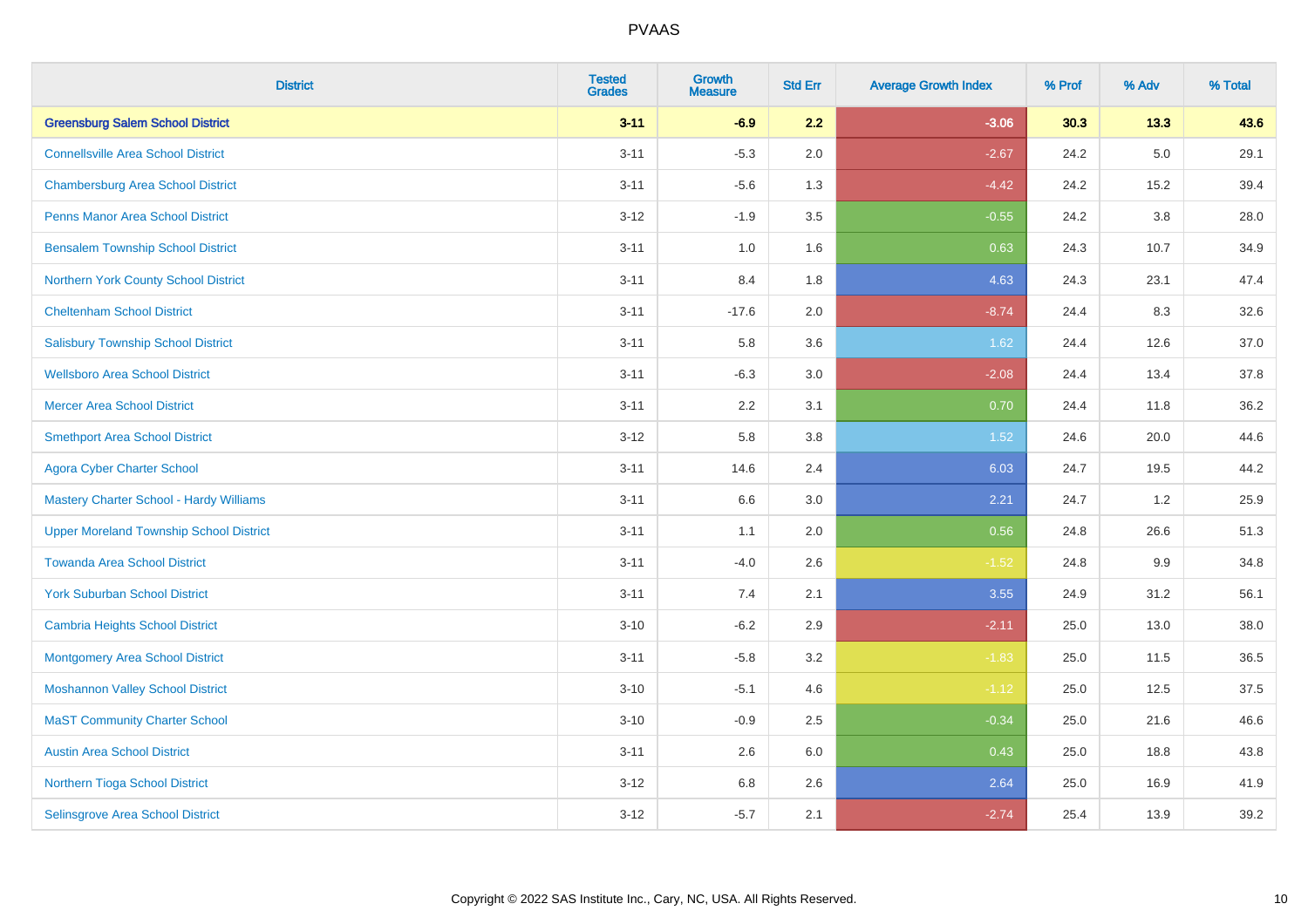| <b>District</b>                                   | <b>Tested</b><br><b>Grades</b> | <b>Growth</b><br><b>Measure</b> | <b>Std Err</b> | <b>Average Growth Index</b> | % Prof | % Adv | % Total |
|---------------------------------------------------|--------------------------------|---------------------------------|----------------|-----------------------------|--------|-------|---------|
| <b>Greensburg Salem School District</b>           | $3 - 11$                       | $-6.9$                          | 2.2            | $-3.06$                     | 30.3   | 13.3  | 43.6    |
| <b>Upper Perkiomen School District</b>            | $3 - 11$                       | 5.7                             | 1.9            | 3.04                        | 25.4   | 19.9  | 45.4    |
| <b>Central Columbia School District</b>           | $3 - 12$                       | 0.3                             | 2.3            | 0.12                        | 25.4   | 37.6  | 63.0    |
| <b>Collegium Charter School</b>                   | $3 - 10$                       | 21.2                            | 2.6            | 8.18                        | 25.4   | 16.4  | 41.8    |
| <b>Cranberry Area School District</b>             | $3 - 12$                       | $-0.9$                          | 3.1            | $-0.29$                     | 25.5   | 9.7   | 35.2    |
| Insight PA Cyber Charter School                   | $3 - 11$                       | $-9.4$                          | 5.8            | $-1.62$                     | 25.6   | 4.6   | 30.2    |
| <b>Wyomissing Area School District</b>            | $3 - 12$                       | $-2.4$                          | 2.6            | $-0.92$                     | 25.6   | 28.1  | 53.7    |
| <b>Grove City Area School District</b>            | $3 - 12$                       | $-8.8$                          | 2.3            | $-3.89$                     | 25.6   | 16.4  | 42.0    |
| <b>Beaver Area School District</b>                | $3 - 10$                       | $-3.0$                          | 2.5            | $-1.16$                     | 25.8   | 27.8  | 53.6    |
| Lake-Lehman School District                       | $3 - 11$                       | 14.9                            | 2.8            | 5.34                        | 25.8   | 22.5  | 48.3    |
| <b>Bangor Area School District</b>                | $3 - 12$                       | $-1.2$                          | 2.0            | $-0.60$                     | 25.8   | 12.7  | 38.5    |
| <b>Environmental Charter School At Frick Park</b> | $3-9$                          | $-6.2$                          | 3.7            | $-1.67$                     | 25.9   | 3.4   | 29.3    |
| <b>Saucon Valley School District</b>              | $3 - 11$                       | 18.9                            | 2.2            | 8.48                        | 26.0   | 39.6  | 65.6    |
| <b>Waynesboro Area School District</b>            | $3 - 12$                       | 3.0                             | 1.8            | 1.67                        | 26.0   | 23.5  | 49.5    |
| <b>Octorara Area School District</b>              | $3 - 11$                       | $-7.5$                          | 3.2            | $-2.35$                     | 26.1   | 17.0  | 43.2    |
| Northern Bedford County School District           | $3 - 11$                       | $-2.3$                          | 3.3            | $-0.69$                     | 26.2   | 16.9  | 43.1    |
| <b>North Star School District</b>                 | $3 - 11$                       | 1.1                             | 3.3            | 0.34                        | 26.2   | 20.0  | 46.2    |
| <b>Chartiers-Houston School District</b>          | $3 - 10$                       | $-16.5$                         | 3.5            | $-4.79$                     | 26.3   | 6.6   | 32.9    |
| <b>Elk Lake School District</b>                   | $3 - 11$                       | $-6.1$                          | 2.9            | $-2.12$                     | 26.3   | 11.6  | 37.9    |
| Mastery Charter High School-Lenfest Campus        | $7 - 11$                       | $-1.8$                          | 5.8            | $-0.30$                     | 26.3   | 0.0   | 26.3    |
| Southern Tioga School District                    | $3 - 11$                       | $-0.1$                          | 2.8            | $-0.03$                     | 26.3   | 10.3  | 36.6    |
| <b>Crawford Central School District</b>           | $3 - 11$                       | 5.7                             | 2.1            | 2.71                        | 26.4   | 15.8  | 42.1    |
| <b>North Hills School District</b>                | $3 - 11$                       | $-15.8$                         | 1.8            | $-8.84$                     | 26.4   | 19.8  | 46.2    |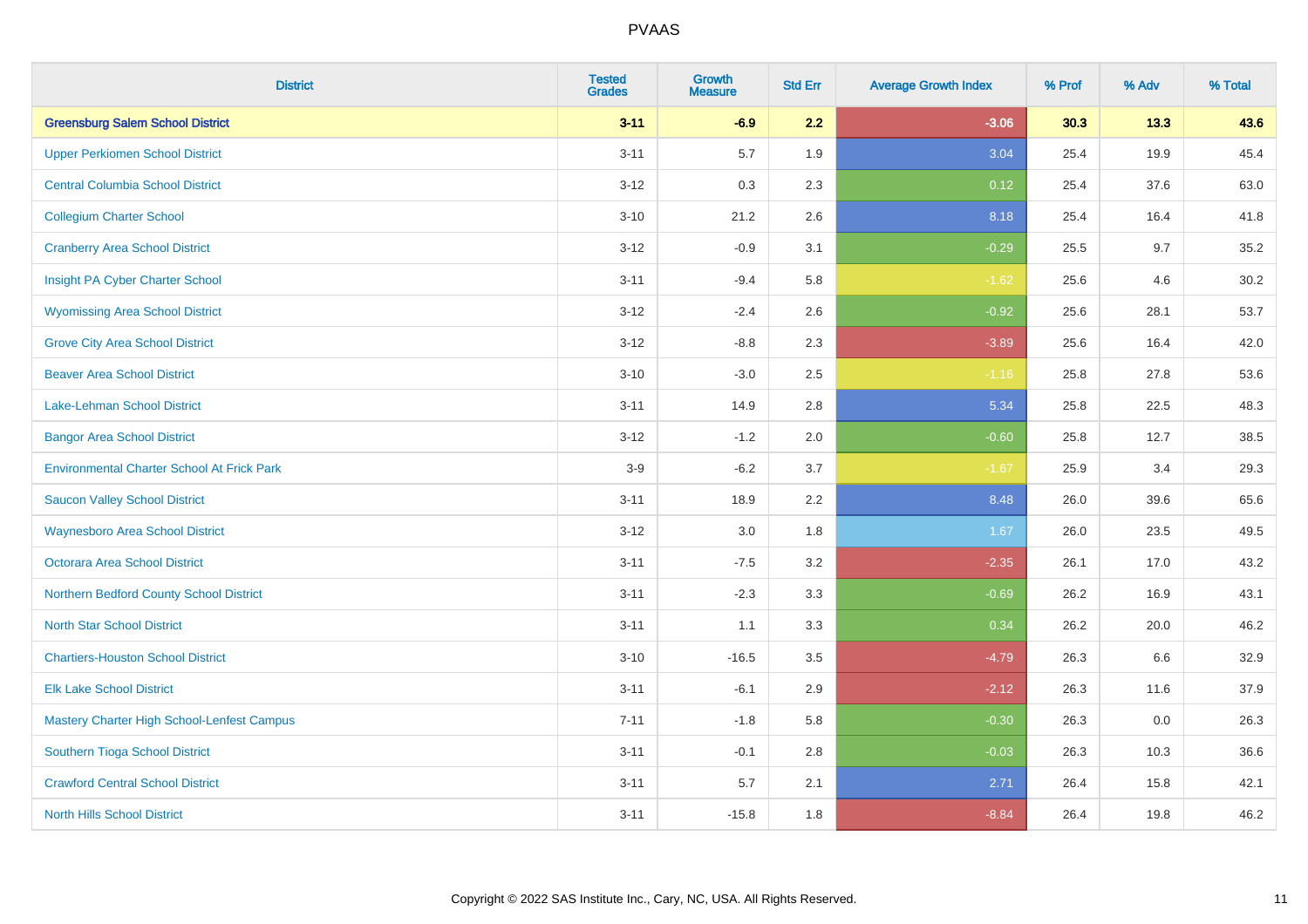| <b>District</b>                                    | <b>Tested</b><br><b>Grades</b> | <b>Growth</b><br><b>Measure</b> | <b>Std Err</b> | <b>Average Growth Index</b> | % Prof | % Adv | % Total |
|----------------------------------------------------|--------------------------------|---------------------------------|----------------|-----------------------------|--------|-------|---------|
| <b>Greensburg Salem School District</b>            | $3 - 11$                       | $-6.9$                          | 2.2            | $-3.06$                     | 30.3   | 13.3  | 43.6    |
| <b>Butler Area School District</b>                 | $3 - 11$                       | $-14.1$                         | 1.5            | $-9.60$                     | 26.4   | 11.1  | 37.5    |
| Karns City Area School District                    | $3 - 11$                       | $-7.2$                          | 2.6            | $-2.71$                     | 26.4   | 20.8  | 47.2    |
| <b>Port Allegany School District</b>               | $3 - 11$                       | 6.5                             | 3.7            | 1.74                        | 26.4   | 11.3  | 37.7    |
| <b>Oswayo Valley School District</b>               | $3-12$                         | 9.9                             | 5.1            | 1.93                        | 26.5   | 44.1  | 70.6    |
| <b>Titusville Area School District</b>             | $3 - 11$                       | $-5.0$                          | 2.5            | $-1.98$                     | 26.5   | 6.8   | 33.3    |
| Penn-Delco School District                         | $3 - 11$                       | 1.3                             | 1.8            | 0.75                        | 26.5   | 12.6  | 39.1    |
| Northern Cambria School District                   | $3 - 11$                       | $-0.3$                          | 3.4            | $-0.09$                     | 26.5   | $1.2$ | 27.7    |
| <b>Forest City Regional School District</b>        | $3-12$                         | $-1.2$                          | 3.6            | $-0.33$                     | 26.5   | 8.2   | 34.7    |
| <b>Bentworth School District</b>                   | $3 - 11$                       | 7.0                             | 3.0            | 2.36                        | 26.6   | 17.0  | 43.6    |
| <b>Valley View School District</b>                 | $3 - 11$                       | 9.3                             | 2.2            | 4.18                        | 26.6   | 23.1  | 49.7    |
| <b>Warren County School District</b>               | $3 - 11$                       | $-0.1$                          | 1.6            | $-0.06$                     | 26.7   | 9.7   | 36.4    |
| <b>Penn Manor School District</b>                  | $3 - 11$                       | 7.1                             | 1.5            | 4.82                        | 26.7   | 20.5  | 47.2    |
| <b>Pittston Area School District</b>               | $3 - 11$                       | $-8.2$                          | 2.2            | $-3.75$                     | 26.7   | 14.8  | 41.5    |
| <b>Ellwood City Area School District</b>           | $3 - 11$                       | $-12.5$                         | 3.1            | $-4.00$                     | 26.7   | 8.7   | 35.4    |
| Jeannette City School District                     | $3 - 11$                       | $-0.7$                          | 3.4            | $-0.20$                     | 26.8   | 4.1   | 30.9    |
| <b>West Perry School District</b>                  | $3 - 11$                       | 11.0                            | 2.3            | 4.76                        | 26.9   | 20.5  | 47.4    |
| <b>Commonwealth Charter Academy Charter School</b> | $3 - 10$                       | 4.2                             | 1.6            | 2.68                        | 27.0   | 15.6  | 42.5    |
| <b>Portage Area School District</b>                | $3 - 10$                       | $-0.5$                          | 3.3            | $-0.14$                     | 27.0   | 20.6  | 47.6    |
| Catasauqua Area School District                    | $3 - 12$                       | $-7.3$                          | 2.8            | $-2.58$                     | 27.1   | 11.2  | 38.3    |
| <b>Keystone Central School District</b>            | $3 - 11$                       | 3.6                             | 1.8            | 2.04                        | 27.1   | 14.6  | 41.8    |
| <b>Exeter Township School District</b>             | $3 - 11$                       | $-1.0$                          | 1.7            | $-0.58$                     | 27.2   | 15.6  | 42.8    |
| <b>Colonial School District</b>                    | $3 - 11$                       | 22.1                            | 1.6            | 13.55                       | 27.2   | 43.5  | 70.6    |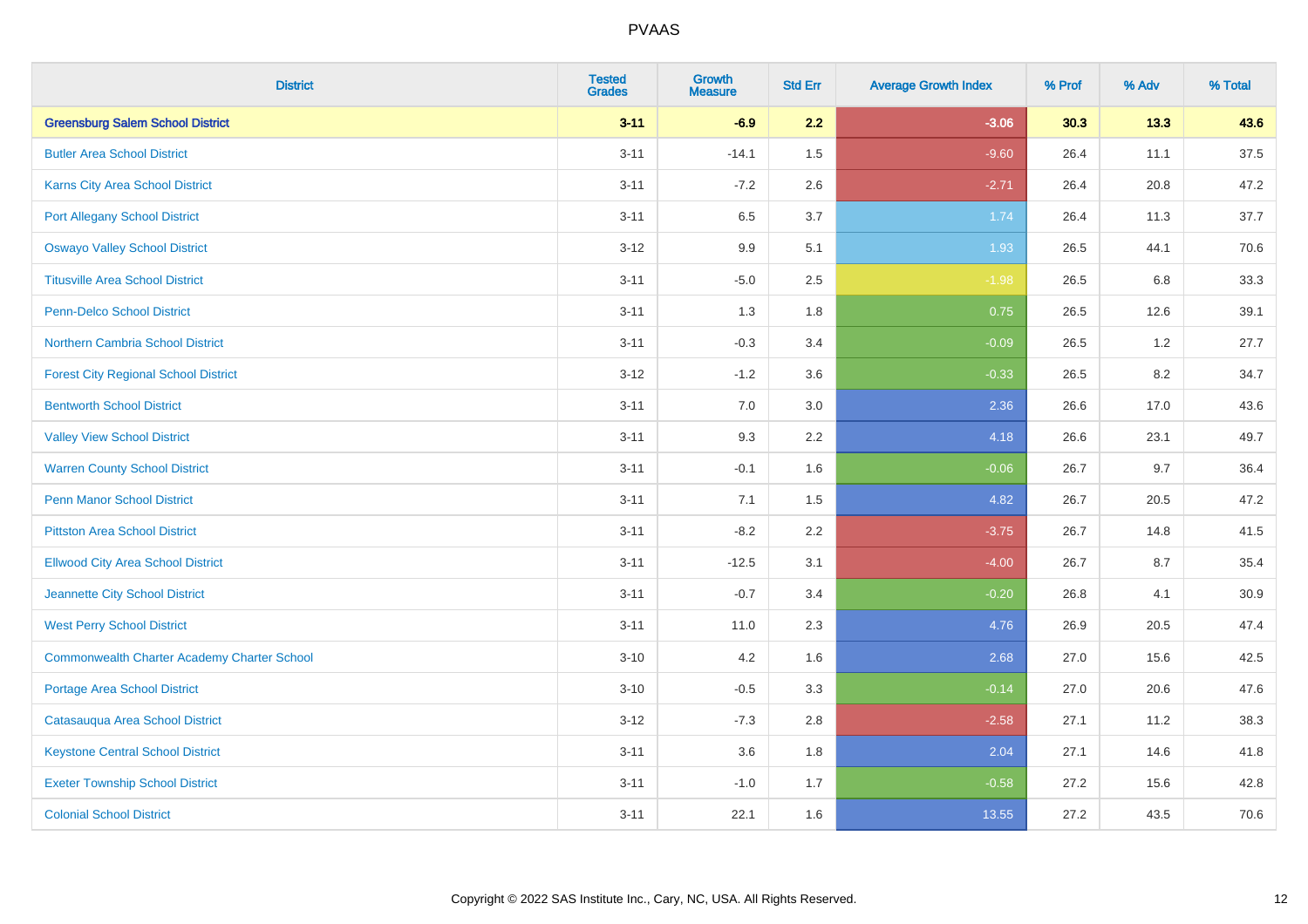| <b>District</b>                                 | <b>Tested</b><br><b>Grades</b> | <b>Growth</b><br><b>Measure</b> | <b>Std Err</b> | <b>Average Growth Index</b> | % Prof | % Adv | % Total |
|-------------------------------------------------|--------------------------------|---------------------------------|----------------|-----------------------------|--------|-------|---------|
| <b>Greensburg Salem School District</b>         | $3 - 11$                       | $-6.9$                          | 2.2            | $-3.06$                     | 30.3   | 13.3  | 43.6    |
| <b>Solanco School District</b>                  | $3 - 11$                       | 2.2                             | 1.8            | 1.18                        | 27.2   | 15.0  | 42.3    |
| <b>Reynolds School District</b>                 | $3 - 10$                       | $-3.0$                          | 3.5            | $-0.87$                     | 27.3   | 9.1   | 36.4    |
| Penn Cambria School District                    | $3 - 11$                       | $-4.5$                          | 2.4            | $-1.86$                     | 27.3   | 15.8  | 43.2    |
| <b>Conneaut School District</b>                 | $3 - 12$                       | $-2.3$                          | 2.6            | $-0.91$                     | 27.4   | 9.7   | 37.1    |
| <b>Minersville Area School District</b>         | $3 - 11$                       | $-2.9$                          | 3.4            | $-0.86$                     | 27.4   | 9.7   | 37.1    |
| Capital Area School for the Arts Charter School | $9 - 11$                       | 14.2                            | 4.5            | 3.13                        | 27.5   | 30.0  | 57.5    |
| <b>Wissahickon School District</b>              | $3 - 10$                       | $-5.3$                          | 1.7            | $-3.14$                     | 27.5   | 29.0  | 56.6    |
| <b>Oxford Area School District</b>              | $3 - 11$                       | $-3.1$                          | 1.8            | $-1.77$                     | 27.5   | 14.5  | 42.0    |
| <b>Carbondale Area School District</b>          | $3 - 10$                       | $-2.8$                          | 3.2            | $-0.87$                     | 27.5   | 2.9   | 30.4    |
| <b>Interboro School District</b>                | $3 - 12$                       | $-8.4$                          | 2.0            | $-4.27$                     | 27.6   | 6.4   | 34.1    |
| <b>Deer Lakes School District</b>               | $3 - 11$                       | $-10.0$                         | 2.5            | $-4.02$                     | 27.7   | 9.9   | 37.6    |
| <b>Brandywine Heights Area School District</b>  | $3 - 11$                       | 5.8                             | 2.6            | 2.27                        | 27.7   | 28.6  | 56.2    |
| <b>Warwick School District</b>                  | $3 - 11$                       | 21.7                            | 1.8            | 11.76                       | 27.7   | 36.3  | 64.0    |
| <b>Bucks County Technical High School</b>       | $9 - 10$                       | $-2.9$                          | 2.2            | $-1.29$                     | 27.7   | 10.4  | 38.2    |
| <b>Manheim Central School District</b>          | $3 - 11$                       | 12.8                            | 2.0            | 6.52                        | 27.8   | 35.4  | 63.2    |
| <b>Bristol Borough School District</b>          | $3 - 12$                       | $-5.9$                          | 2.9            | $-2.00$                     | 27.8   | 3.3   | 31.1    |
| <b>Eastern York School District</b>             | $3 - 11$                       | $-6.2$                          | 2.3            | $-2.70$                     | 27.8   | 18.5  | 46.4    |
| <b>Palisades School District</b>                | $3 - 11$                       | 7.7                             | 2.9            | 2.66                        | 27.8   | 20.3  | 48.1    |
| <b>Central Greene School District</b>           | $3 - 11$                       | $-0.4$                          | 2.5            | $-0.15$                     | 27.8   | 14.8  | 42.6    |
| Huntingdon Area School District                 | $3 - 11$                       | 5.8                             | 2.6            | 2.28                        | 27.8   | 17.4  | 45.2    |
| <b>Burrell School District</b>                  | $3 - 11$                       | $-1.5$                          | 3.3            | $-0.44$                     | 27.8   | 17.7  | 45.6    |
| <b>Carlynton School District</b>                | $3 - 11$                       | $-2.0$                          | 3.2            | $-0.62$                     | 27.9   | 5.2   | 33.1    |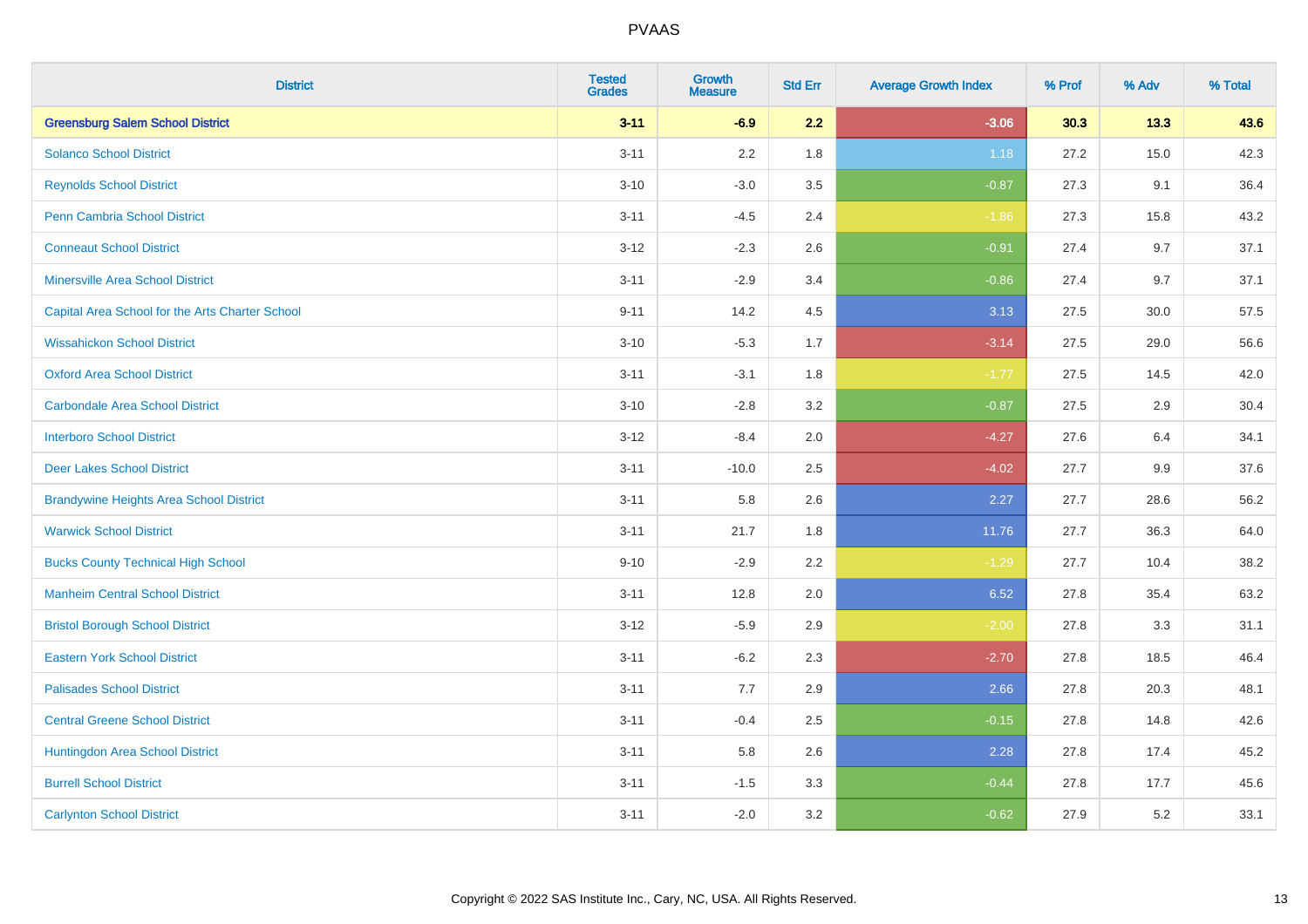| <b>District</b>                               | <b>Tested</b><br><b>Grades</b> | <b>Growth</b><br><b>Measure</b> | <b>Std Err</b> | <b>Average Growth Index</b> | % Prof | % Adv | % Total |
|-----------------------------------------------|--------------------------------|---------------------------------|----------------|-----------------------------|--------|-------|---------|
| <b>Greensburg Salem School District</b>       | $3 - 11$                       | $-6.9$                          | 2.2            | $-3.06$                     | 30.3   | 13.3  | 43.6    |
| Hatboro-Horsham School District               | $3 - 11$                       | $-2.7$                          | 1.6            | $-1.65$                     | 27.9   | 17.9  | 45.8    |
| <b>Carlisle Area School District</b>          | $3 - 11$                       | $-5.2$                          | 1.7            | $-2.99$                     | 28.0   | 19.3  | 47.3    |
| Hamburg Area School District                  | $3 - 11$                       | $0.6\,$                         | 2.4            | 0.25                        | 28.0   | 15.5  | 43.6    |
| <b>Cornwall-Lebanon School District</b>       | $3 - 11$                       | 8.2                             | 1.6            | 5.24                        | 28.0   | 20.5  | 48.6    |
| <b>Hempfield Area School District</b>         | $3 - 12$                       | $-10.2$                         | 1.6            | $-6.37$                     | 28.1   | 19.2  | 47.3    |
| <b>South Park School District</b>             | $3 - 11$                       | $-8.8$                          | 2.5            | $-3.46$                     | 28.1   | 17.0  | 45.2    |
| <b>Conrad Weiser Area School District</b>     | $3 - 11$                       | 7.1                             | 2.1            | 3.34                        | 28.2   | 14.4  | 42.6    |
| <b>Cocalico School District</b>               | $3 - 11$                       | 12.3                            | 1.9            | 6.48                        | 28.2   | 32.3  | 60.5    |
| <b>Berlin Brothersvalley School District</b>  | $3 - 11$                       | 19.6                            | 4.0            | 4.93                        | 28.3   | 41.3  | 69.6    |
| <b>Mid Valley School District</b>             | $3 - 10$                       | $-11.1$                         | 2.7            | $-4.07$                     | 28.3   | 8.1   | 36.4    |
| <b>Clarion-Limestone Area School District</b> | $3 - 12$                       | $-10.0$                         | 3.6            | $-2.76$                     | 28.3   | 20.0  | 48.3    |
| Renaissance Academy Charter School            | $3 - 11$                       | $-5.6$                          | 3.1            | $-1.79$                     | 28.4   | 18.5  | 46.9    |
| Pen Argyl Area School District                | $3 - 12$                       | 12.8                            | 2.5            | 5.10                        | 28.5   | 23.8  | 52.3    |
| <b>Pleasant Valley School District</b>        | $3 - 11$                       | $-3.3$                          | 1.8            | $-1.80$                     | 28.5   | 10.4  | 39.0    |
| <b>Wallenpaupack Area School District</b>     | $3 - 11$                       | 8.8                             | 2.1            | 4.28                        | 28.5   | 18.9  | 47.4    |
| <b>Old Forge School District</b>              | $3 - 12$                       | $-11.3$                         | 3.1            | $-3.62$                     | 28.6   | 13.2  | 41.8    |
| Jefferson-Morgan School District              | $3 - 10$                       | $-12.0$                         | 3.9            | $-3.09$                     | 28.6   | 6.1   | 34.7    |
| <b>Pottsgrove School District</b>             | $3 - 11$                       | $-5.5$                          | 2.0            | $-2.78$                     | 28.6   | 10.3  | 38.8    |
| <b>Midd-West School District</b>              | $3 - 11$                       | 3.6                             | 2.6            | 1.42                        | 28.6   | 25.0  | 53.6    |
| <b>Kennett Consolidated School District</b>   | $3 - 11$                       | $-10.4$                         | 1.7            | $-6.27$                     | 28.7   | 14.0  | 42.7    |
| <b>Bellefonte Area School District</b>        | $3 - 11$                       | 6.7                             | 2.0            | 3.34                        | 28.8   | 21.5  | 50.2    |
| <b>Forest Hills School District</b>           | $3 - 11$                       | 1.8                             | 2.5            | 0.71                        | 28.8   | 10.3  | 39.1    |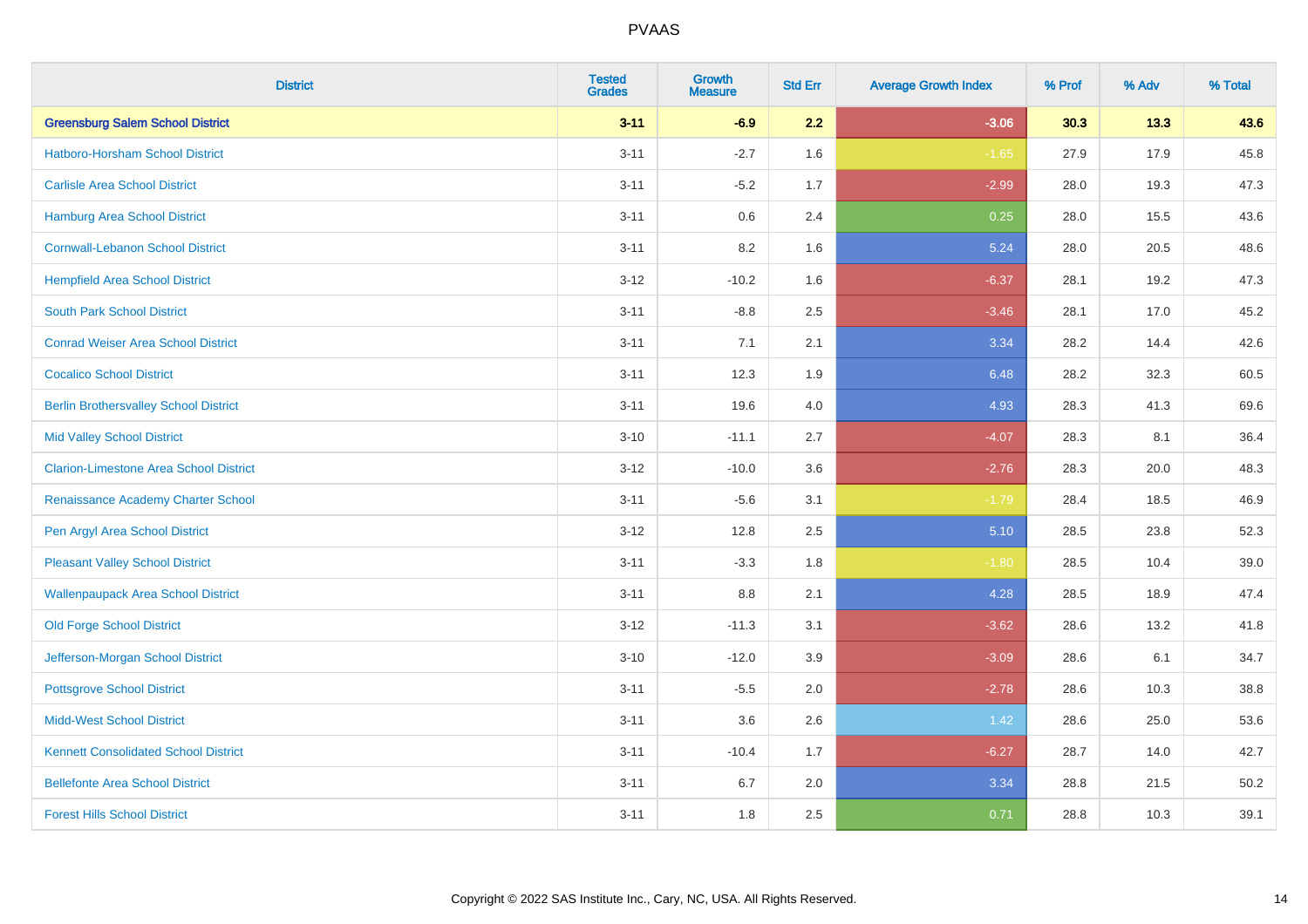| <b>District</b>                                | <b>Tested</b><br><b>Grades</b> | <b>Growth</b><br><b>Measure</b> | <b>Std Err</b> | <b>Average Growth Index</b> | % Prof | % Adv | % Total |
|------------------------------------------------|--------------------------------|---------------------------------|----------------|-----------------------------|--------|-------|---------|
| <b>Greensburg Salem School District</b>        | $3 - 11$                       | $-6.9$                          | 2.2            | $-3.06$                     | 30.3   | 13.3  | 43.6    |
| <b>Gettysburg Area School District</b>         | $3 - 11$                       | $-6.0$                          | 2.0            | $-3.02$                     | 28.8   | 19.6  | 48.5    |
| Daniel Boone Area School District              | $3 - 12$                       | 0.9                             | 1.9            | 0.46                        | 28.9   | 22.0  | 51.0    |
| Lehigh Valley Charter High School For The Arts | $9 - 10$                       | $-11.8$                         | 2.5            | $-4.76$                     | 28.9   | 5.7   | 34.6    |
| <b>Yough School District</b>                   | $3 - 10$                       | $-6.2$                          | 2.7            | $-2.27$                     | 28.9   | 8.8   | 37.7    |
| <b>Altoona Area School District</b>            | $3 - 12$                       | 0.1                             | 1.5            | 0.07                        | 29.0   | 13.8  | 42.8    |
| 21st Century Cyber Charter School              | $6 - 12$                       | 6.6                             | 2.1            | 3.16                        | 29.0   | 21.8  | 50.8    |
| <b>Neshannock Township School District</b>     | $3 - 10$                       | $-12.5$                         | 2.7            | $-4.73$                     | 29.0   | 13.0  | 42.0    |
| <b>Southeastern Greene School District</b>     | $3 - 10$                       | $-2.3$                          | 4.4            | $-0.53$                     | 29.0   | 9.7   | 38.7    |
| Oil City Area School District                  | $3 - 11$                       | 8.6                             | 2.4            | 3.56                        | 29.1   | 13.1  | 42.2    |
| <b>Pequea Valley School District</b>           | $3 - 11$                       | 18.0                            | 3.1            | 5.74                        | 29.2   | 37.5  | 66.7    |
| <b>Nazareth Area School District</b>           | $3 - 11$                       | $-2.5$                          | 1.7            | $-1.53$                     | 29.2   | 24.6  | 53.8    |
| <b>Central Dauphin School District</b>         | $3 - 11$                       | $-5.2$                          | 1.2            | $-4.24$                     | 29.3   | 8.7   | 38.0    |
| <b>Commodore Perry School District</b>         | $3 - 11$                       | $-10.4$                         | 4.5            | $-2.30$                     | 29.4   | 5.9   | 35.3    |
| <b>Lower Merion School District</b>            | $3 - 11$                       | 18.9                            | 1.2            | 15.42                       | 29.4   | 48.6  | 78.0    |
| <b>Pine Grove Area School District</b>         | $3 - 11$                       | $-1.1$                          | 3.0            | $-0.36$                     | 29.5   | 14.3  | 43.8    |
| <b>Blue Ridge School District</b>              | $3 - 11$                       | 8.3                             | 3.7            | 2.24                        | 29.6   | 9.3   | 38.9    |
| Penns Valley Area School District              | $3 - 12$                       | 14.1                            | 2.6            | 5.33                        | 29.6   | 23.3  | 52.9    |
| <b>Abington School District</b>                | $3 - 10$                       | 0.9                             | 1.6            | 0.57                        | 29.7   | 28.7  | 58.4    |
| <b>Union City Area School District</b>         | $3 - 12$                       | $-8.7$                          | 3.3            | $-2.59$                     | 29.7   | 10.9  | 40.6    |
| <b>Girard School District</b>                  | $3 - 11$                       | $-12.3$                         | 2.6            | $-4.76$                     | 29.7   | 18.9  | 48.6    |
| <b>Schuylkill Valley School District</b>       | $3 - 11$                       | $-1.0$                          | 2.2            | $-0.47$                     | 29.8   | 20.2  | 50.0    |
| Northampton Area School District               | $3 - 11$                       | 3.2                             | 1.5            | 2.05                        | 29.8   | 17.9  | 47.7    |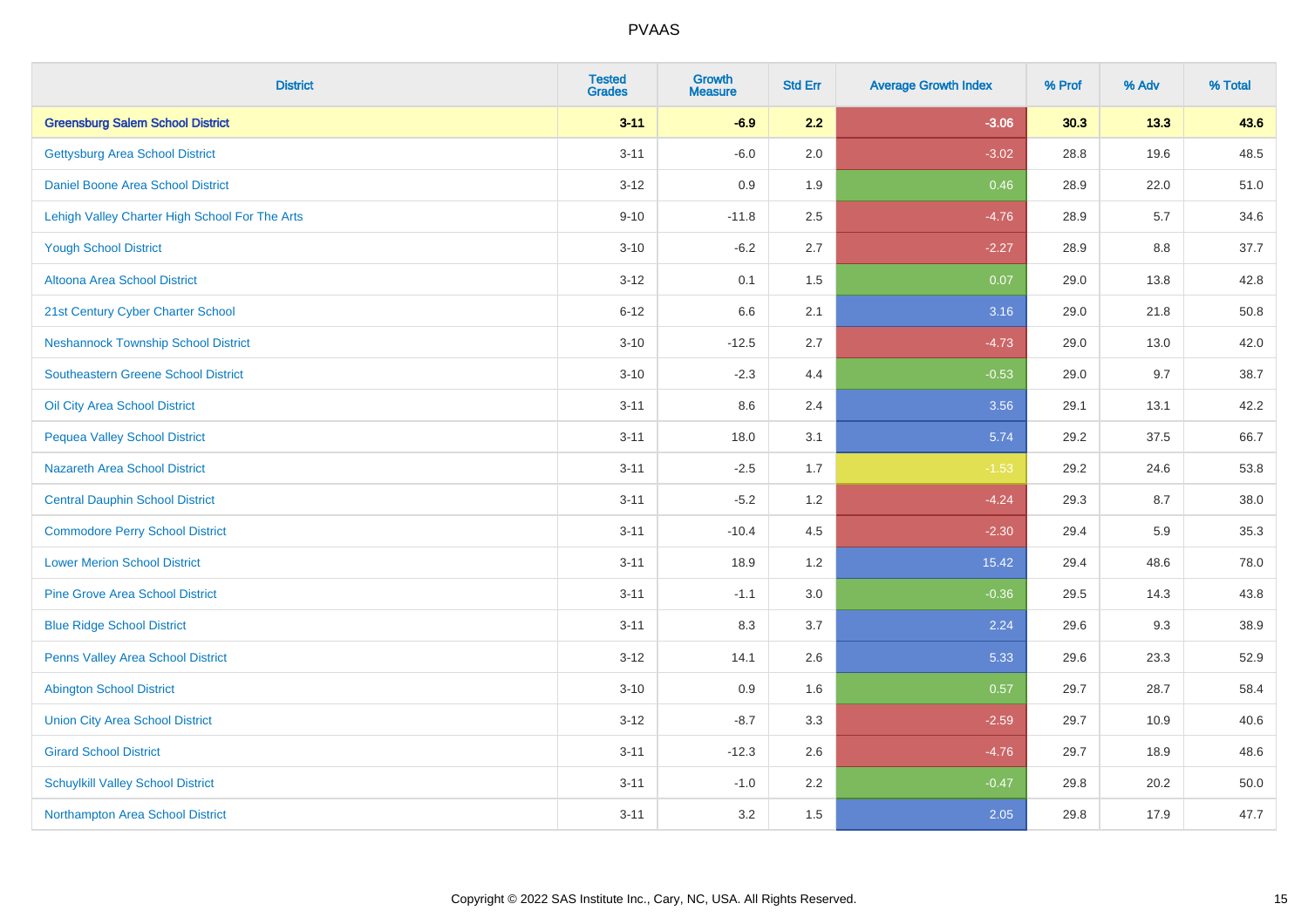| <b>District</b>                          | <b>Tested</b><br><b>Grades</b> | <b>Growth</b><br><b>Measure</b> | <b>Std Err</b> | <b>Average Growth Index</b> | % Prof | % Adv | % Total |
|------------------------------------------|--------------------------------|---------------------------------|----------------|-----------------------------|--------|-------|---------|
| <b>Greensburg Salem School District</b>  | $3 - 11$                       | $-6.9$                          | 2.2            | $-3.06$                     | 30.3   | 13.3  | 43.6    |
| <b>Wilmington Area School District</b>   | $3 - 11$                       | 11.1                            | 3.3            | 3.37                        | 29.8   | 26.2  | 56.0    |
| <b>Tunkhannock Area School District</b>  | $3 - 11$                       | 1.4                             | 2.0            | 0.71                        | 29.8   | 18.1  | 47.9    |
| Pennsylvania Virtual Charter School      | $3 - 11$                       | 4.4                             | 3.4            | 1.31                        | 29.8   | 21.2  | 51.0    |
| <b>Hempfield School District</b>         | $3 - 11$                       | 13.4                            | 1.3            | 10.53                       | 29.9   | 36.8  | 66.7    |
| <b>Indiana Area School District</b>      | $3 - 11$                       | 12.0                            | 2.0            | 5.98                        | 30.0   | 30.4  | 60.3    |
| <b>Keystone Oaks School District</b>     | $3 - 11$                       | $-7.2$                          | 2.3            | $-3.14$                     | 30.0   | 11.1  | 41.0    |
| <b>Franklin Regional School District</b> | $3 - 11$                       | 11.3                            | 1.8            | 6.13                        | 30.0   | 35.0  | 65.0    |
| <b>Spring Grove Area School District</b> | $3 - 11$                       | 3.9                             | 2.0            | 1.90                        | 30.0   | 23.0  | 53.0    |
| <b>Downingtown Area School District</b>  | $3 - 11$                       | 4.4                             | 1.1            | 4.06                        | 30.1   | 32.0  | 62.2    |
| <b>Sayre Area School District</b>        | $3 - 11$                       | 5.8                             | 3.2            | 1.81                        | 30.3   | 21.0  | 51.3    |
| <b>Governor Mifflin School District</b>  | $3 - 11$                       | $-4.4$                          | 1.6            | $-2.69$                     | 30.3   | 7.7   | 38.0    |
| <b>Greensburg Salem School District</b>  | $3 - 11$                       | $-6.9$                          | 2.2            | $-3.06$                     | 30.3   | 13.3  | 43.6    |
| <b>Laurel School District</b>            | $3 - 11$                       | 13.0                            | 3.1            | 4.19                        | 30.3   | 15.7  | 46.1    |
| <b>Spring-Ford Area School District</b>  | $3 - 11$                       | 16.6                            | 1.2            | 14.02                       | 30.4   | 45.3  | 75.7    |
| <b>Stroudsburg Area School District</b>  | $3 - 11$                       | 7.5                             | 1.6            | 4.70                        | 30.4   | 18.3  | 48.7    |
| <b>Wilson School District</b>            | $3 - 12$                       | $0.5\,$                         | 1.5            | 0.32                        | 30.4   | 25.5  | 55.9    |
| <b>Northwest Area School District</b>    | $3 - 10$                       | $-3.2$                          | 3.3            | $-0.97$                     | 30.4   | 13.0  | 43.5    |
| <b>Lehighton Area School District</b>    | $3 - 11$                       | 11.4                            | 2.4            | 4.84                        | 30.5   | 24.9  | 55.3    |
| <b>North Allegheny School District</b>   | $3 - 11$                       | 18.0                            | 1.3            | 14.25                       | 30.5   | 42.9  | 73.4    |
| Southern Columbia Area School District   | $3 - 11$                       | $-8.5$                          | 3.0            | $-2.83$                     | 30.5   | 12.8  | 43.3    |
| <b>Franklin Area School District</b>     | $3 - 11$                       | $-3.7$                          | 2.6            | $-1.43$                     | 30.5   | 5.9   | 36.4    |
| <b>Susquenita School District</b>        | $3 - 11$                       | $-5.9$                          | 2.6            | $-2.28$                     | 30.6   | 13.9  | 44.4    |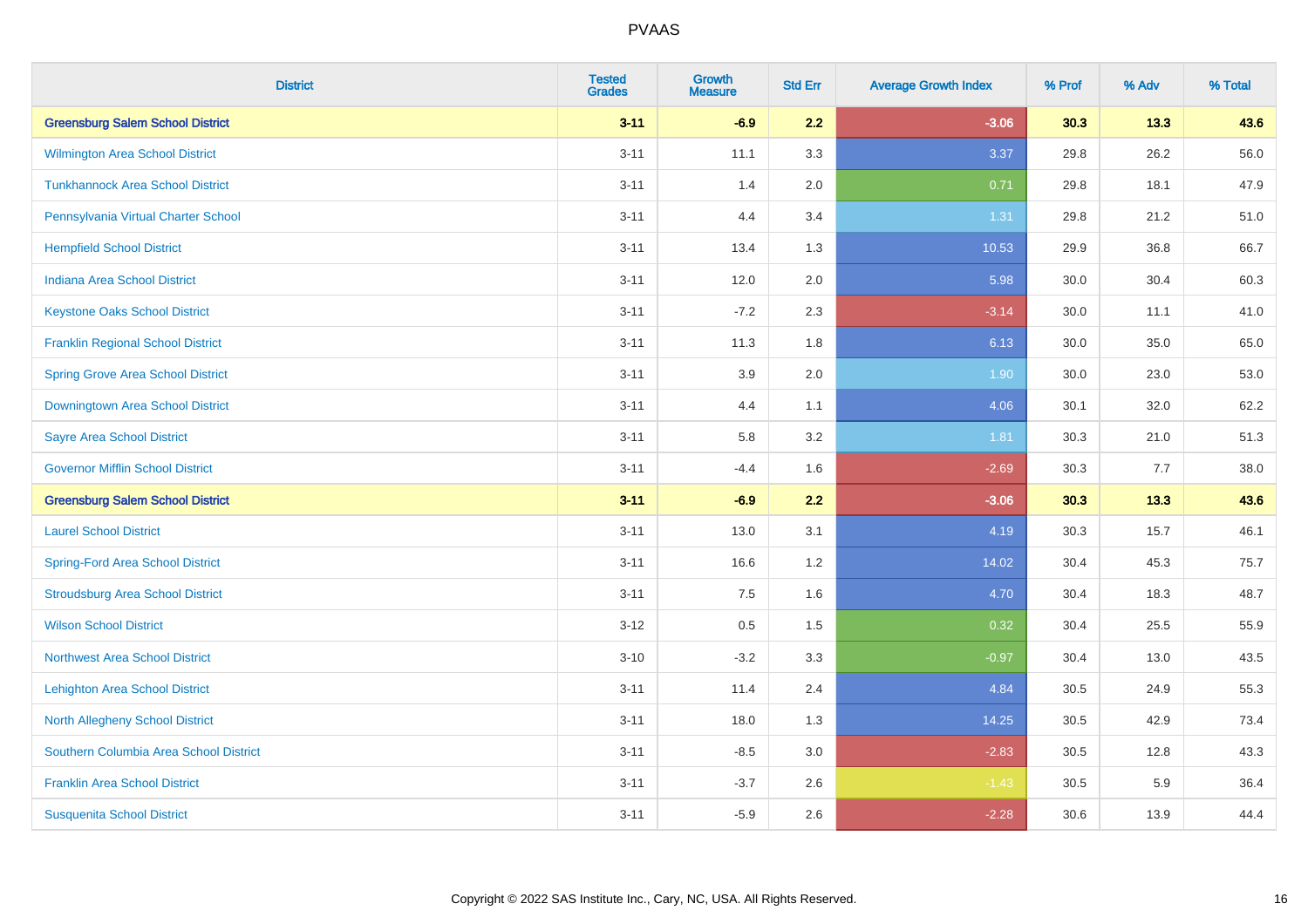| <b>District</b>                           | <b>Tested</b><br><b>Grades</b> | <b>Growth</b><br><b>Measure</b> | <b>Std Err</b> | <b>Average Growth Index</b> | % Prof | % Adv | % Total |
|-------------------------------------------|--------------------------------|---------------------------------|----------------|-----------------------------|--------|-------|---------|
| <b>Greensburg Salem School District</b>   | $3 - 11$                       | $-6.9$                          | 2.2            | $-3.06$                     | 30.3   | 13.3  | 43.6    |
| <b>Northern Potter School District</b>    | $3 - 12$                       | $6.8\,$                         | 4.6            | 1.48                        | 30.6   | 11.1  | 41.7    |
| <b>Fort Cherry School District</b>        | $3 - 10$                       | $-0.7$                          | 3.1            | $-0.21$                     | 30.6   | 14.1  | 44.7    |
| <b>Union Area School District</b>         | $3 - 11$                       | $-6.5$                          | 3.8            | $-1.70$                     | 30.6   | 12.2  | 42.9    |
| <b>Northeast Bradford School District</b> | $3 - 10$                       | $-5.0$                          | 3.7            | $-1.35$                     | 30.6   | 4.8   | 35.5    |
| <b>Lower Dauphin School District</b>      | $3 - 11$                       | 5.3                             | 1.8            | 3.03                        | 30.6   | 26.8  | 57.5    |
| <b>Blue Mountain School District</b>      | $3 - 10$                       | 12.2                            | 2.1            | 5.81                        | 30.7   | 26.1  | 56.8    |
| <b>Western Wayne School District</b>      | $3 - 11$                       | 3.6                             | 2.6            | 1.39                        | 30.8   | 16.2  | 47.0    |
| <b>North Penn School District</b>         | $3 - 11$                       | 17.6                            | 1.0            | 17.53                       | 30.8   | 35.7  | 66.4    |
| <b>Boyertown Area School District</b>     | $3 - 11$                       | $-2.9$                          | 1.4            | $-2.06$                     | 30.8   | 22.6  | 53.4    |
| <b>Canon-Mcmillan School District</b>     | $3 - 11$                       | $-5.0$                          | 1.5            | $-3.25$                     | 30.8   | 28.5  | 59.3    |
| <b>Slippery Rock Area School District</b> | $3 - 11$                       | $-3.8$                          | 2.5            | $-1.56$                     | 30.8   | 21.9  | 52.7    |
| <b>Manheim Township School District</b>   | $3 - 12$                       | 10.9                            | 1.5            | 7.51                        | 30.9   | 31.0  | 61.9    |
| <b>Greencastle-Antrim School District</b> | $3 - 11$                       | $-0.3$                          | 2.0            | $-0.14$                     | 30.9   | 22.2  | 53.1    |
| Conemaugh Township Area School District   | $3 - 12$                       | 4.8                             | 3.5            | 1.39                        | 30.9   | 27.8  | 58.8    |
| <b>West Greene School District</b>        | $3 - 11$                       | $-8.1$                          | 3.9            | $-2.08$                     | 31.0   | 11.9  | 42.9    |
| <b>Tri-Valley School District</b>         | $3 - 10$                       | $-2.7$                          | 3.9            | $-0.69$                     | 31.0   | 9.5   | 40.5    |
| <b>Bedford Area School District</b>       | $3 - 11$                       | 6.4                             | 2.4            | 2.68                        | 31.0   | 20.6  | 51.6    |
| South Middleton School District           | $3 - 11$                       | 4.4                             | 2.2            | 1.95                        | 31.1   | 16.4  | 47.5    |
| <b>Marple Newtown School District</b>     | $3 - 11$                       | 20.6                            | 2.3            | 8.95                        | 31.1   | 42.7  | 73.8    |
| <b>Penncrest School District</b>          | $3 - 11$                       | 6.0                             | 1.9            | 3.24                        | 31.1   | 16.9  | 48.0    |
| <b>Greenwood School District</b>          | $3 - 11$                       | 11.3                            | 3.6            | 3.14                        | 31.2   | 32.8  | 63.9    |
| <b>Bradford Area School District</b>      | $3 - 12$                       | $-1.8$                          | 2.3            | $-0.79$                     | 31.2   | 16.7  | 47.9    |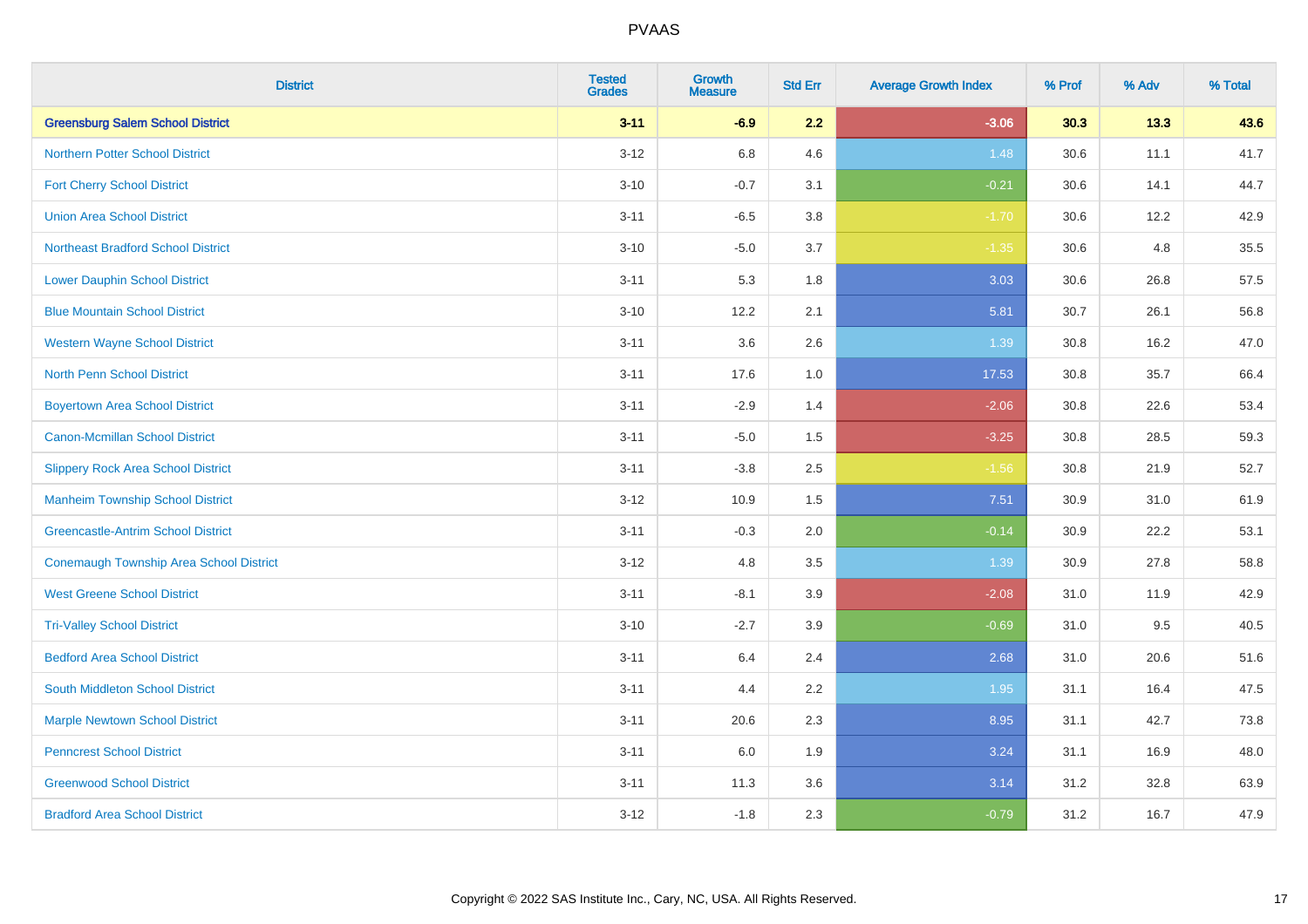| <b>District</b>                               | <b>Tested</b><br><b>Grades</b> | Growth<br><b>Measure</b> | <b>Std Err</b> | <b>Average Growth Index</b> | % Prof | % Adv | % Total |
|-----------------------------------------------|--------------------------------|--------------------------|----------------|-----------------------------|--------|-------|---------|
| <b>Greensburg Salem School District</b>       | $3 - 11$                       | $-6.9$                   | 2.2            | $-3.06$                     | 30.3   | 13.3  | 43.6    |
| <b>Unionville-Chadds Ford School District</b> | $3 - 11$                       | 15.8                     | 1.7            | 9.12                        | 31.2   | 48.0  | 79.2    |
| <b>Neshaminy School District</b>              | $3 - 11$                       | 8.6                      | 1.3            | 6.56                        | 31.3   | 23.9  | 55.2    |
| <b>Cumberland Valley School District</b>      | $3 - 12$                       | 18.6                     | 1.2            | 15.79                       | 31.3   | 39.2  | 70.5    |
| <b>North Pocono School District</b>           | $3 - 11$                       | 13.1                     | 3.7            | 3.54                        | 31.4   | 33.3  | 64.7    |
| <b>Central York School District</b>           | $3 - 12$                       | 12.9                     | 1.5            | 8.64                        | 31.4   | 24.1  | 55.5    |
| <b>Parkland School District</b>               | $3 - 11$                       | $-3.7$                   | 1.2            | $-3.17$                     | 31.4   | 30.6  | 62.0    |
| <b>Kane Area School District</b>              | $3 - 10$                       | $8.8\,$                  | 2.9            | 3.07                        | 31.4   | 19.8  | 51.2    |
| <b>Millville Area School District</b>         | $3 - 12$                       | $-5.6$                   | 4.4            | $-1.26$                     | 31.4   | 11.4  | 42.9    |
| <b>New Brighton Area School District</b>      | $3 - 11$                       | $-2.1$                   | 3.2            | $-0.65$                     | 31.5   | 11.1  | 42.6    |
| <b>Panther Valley School District</b>         | $3 - 12$                       | $-13.3$                  | 3.2            | $-4.10$                     | 31.5   | 4.1   | 35.6    |
| New Hope-Solebury School District             | $3 - 11$                       | 28.8                     | 2.9            | 9.77                        | 31.6   | 50.0  | 81.6    |
| <b>Ephrata Area School District</b>           | $3 - 11$                       | 6.8                      | 1.7            | 4.08                        | 31.6   | 17.1  | 48.8    |
| <b>Bald Eagle Area School District</b>        | $3 - 11$                       | 7.6                      | 2.5            | 3.00                        | 31.6   | 15.6  | 47.3    |
| <b>Belle Vernon Area School District</b>      | $3 - 11$                       | 11.1                     | 2.3            | 4.88                        | 31.6   | 25.4  | 57.1    |
| <b>Clarion Area School District</b>           | $3 - 11$                       | 3.2                      | 3.7            | 0.88                        | 31.7   | 13.3  | 45.0    |
| <b>Fleetwood Area School District</b>         | $3 - 10$                       | 10.4                     | 2.0            | 5.19                        | 31.7   | 25.8  | 57.5    |
| <b>North East School District</b>             | $3 - 11$                       | $-5.3$                   | 2.7            | $-1.97$                     | 31.7   | 24.8  | 56.4    |
| <b>Uniontown Area School District</b>         | $3 - 11$                       | $-2.8$                   | 3.1            | $-0.91$                     | 31.7   | 7.3   | 39.0    |
| <b>Spring Cove School District</b>            | $3 - 11$                       | 9.1                      | 2.4            | 3.77                        | 31.8   | 25.4  | 57.1    |
| <b>Montour School District</b>                | $3 - 11$                       | $-6.1$                   | 2.1            | $-2.95$                     | 31.8   | 23.6  | 55.3    |
| <b>Springfield School District</b>            | $3 - 11$                       | 1.2                      | 1.7            | 0.69                        | 31.8   | 25.2  | 56.9    |
| <b>Allegheny Valley School District</b>       | $3 - 11$                       | $-1.9$                   | 3.9            | $-0.48$                     | 31.8   | 11.4  | 43.2    |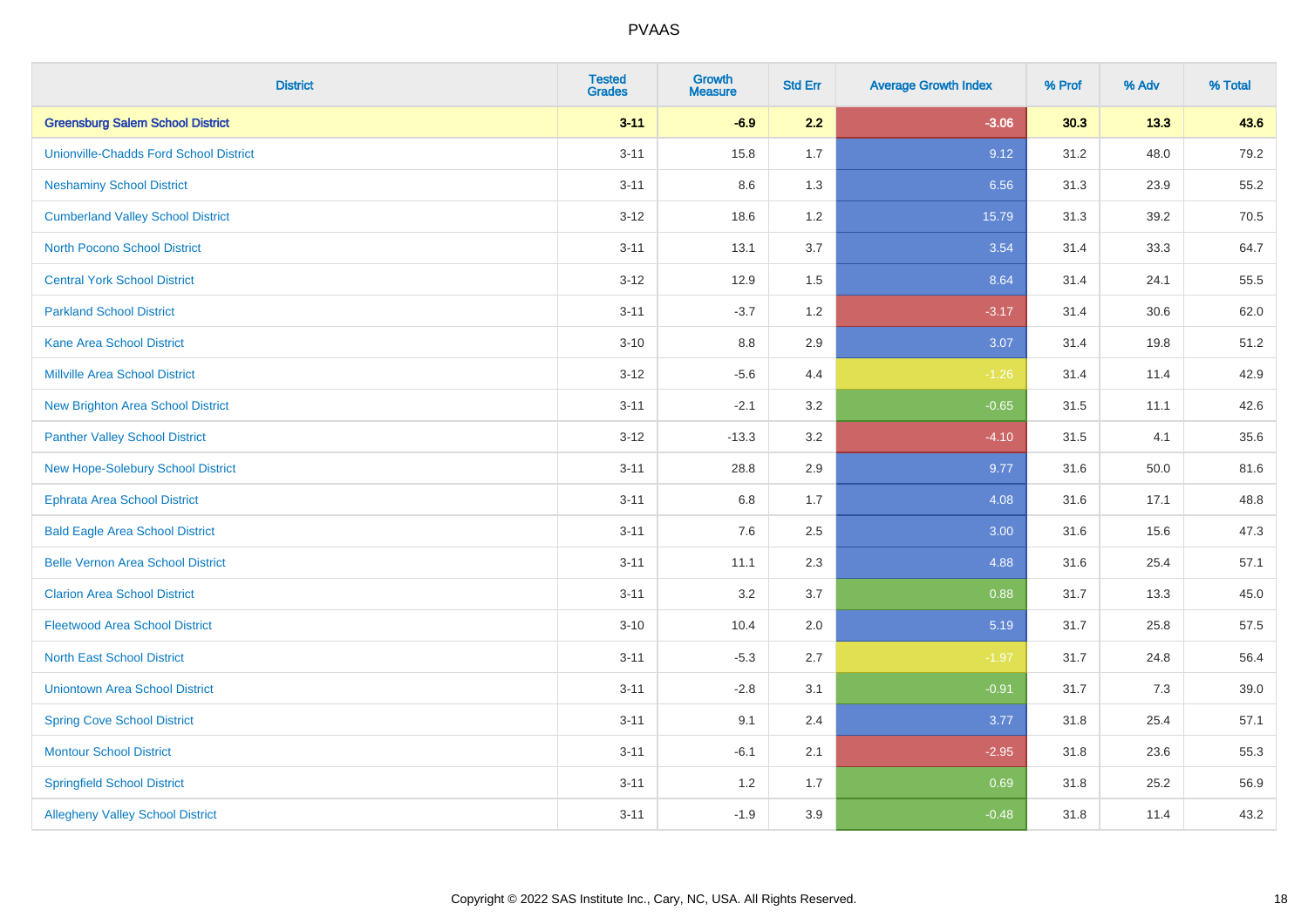| <b>District</b>                              | <b>Tested</b><br><b>Grades</b> | <b>Growth</b><br><b>Measure</b> | <b>Std Err</b> | <b>Average Growth Index</b> | % Prof | % Adv   | % Total |
|----------------------------------------------|--------------------------------|---------------------------------|----------------|-----------------------------|--------|---------|---------|
| <b>Greensburg Salem School District</b>      | $3 - 11$                       | $-6.9$                          | 2.2            | $-3.06$                     | 30.3   | 13.3    | 43.6    |
| <b>Bermudian Springs School District</b>     | $3 - 11$                       | 2.5                             | 2.4            | 1.05                        | 31.8   | 23.5    | 55.3    |
| <b>West Shore School District</b>            | $3 - 12$                       | 2.2                             | 1.3            | 1.68                        | 31.8   | 15.2    | 47.1    |
| <b>Susquehanna Community School District</b> | $3 - 11$                       | $-4.5$                          | 3.8            | $-1.19$                     | 31.9   | 8.8     | 40.7    |
| <b>Albert Gallatin Area School District</b>  | $3 - 11$                       | $-1.7$                          | 2.3            | $-0.72$                     | 31.9   | 20.7    | 52.7    |
| <b>State College Area School District</b>    | $3 - 11$                       | 24.5                            | 1.3            | 18.59                       | 31.9   | 46.9    | 78.8    |
| <b>Shaler Area School District</b>           | $3 - 11$                       | $-2.1$                          | 1.8            | $-1.18$                     | 32.0   | 13.0    | 45.0    |
| <b>Pennridge School District</b>             | $3 - 10$                       | 7.4                             | 1.5            | 5.10                        | 32.0   | 27.6    | 59.6    |
| <b>Ridley School District</b>                | $3 - 12$                       | 0.3                             | 1.6            | 0.21                        | 32.0   | 10.7    | 42.6    |
| <b>Council Rock School District</b>          | $3 - 11$                       | 13.5                            | 1.1            | 12.27                       | 32.0   | 35.4    | 67.4    |
| <b>Baldwin-Whitehall School District</b>     | $3 - 11$                       | $-5.5$                          | 1.9            | $-2.93$                     | 32.0   | 14.7    | 46.7    |
| <b>Wyoming Area School District</b>          | $3 - 10$                       | $-5.5$                          | 2.5            | $-2.21$                     | 32.0   | 9.6     | 41.6    |
| West Middlesex Area School District          | $3 - 10$                       | $-7.4$                          | 3.5            | $-2.11$                     | 32.0   | $9.6\,$ | 41.6    |
| <b>Fort Leboeuf School District</b>          | $3 - 11$                       | 3.5                             | 2.2            | 1.58                        | 32.0   | 16.8    | 48.8    |
| <b>Danville Area School District</b>         | $3 - 11$                       | 18.4                            | 2.6            | 7.19                        | 32.0   | 46.1    | 78.1    |
| <b>Halifax Area School District</b>          | $3 - 11$                       | 5.8                             | 3.5            | 1.64                        | 32.1   | 18.9    | 50.9    |
| <b>Greenville Area School District</b>       | $3 - 11$                       | $-13.2$                         | 3.0            | $-4.45$                     | 32.1   | 4.6     | 36.7    |
| <b>Weatherly Area School District</b>        | $3 - 11$                       | $-5.8$                          | 4.0            | $-1.44$                     | 32.1   | 8.9     | 41.1    |
| <b>Upper Saint Clair School District</b>     | $3 - 11$                       | 13.8                            | 1.8            | 7.86                        | 32.2   | 44.5    | 76.7    |
| <b>Elizabeth Forward School District</b>     | $3 - 11$                       | $-5.5$                          | 2.5            | $-2.25$                     | 32.2   | 12.8    | 45.0    |
| South Fayette Township School District       | $3 - 11$                       | 6.0                             | 1.8            | 3.33                        | 32.2   | 38.3    | 70.5    |
| <b>Phoenixville Area School District</b>     | $3 - 11$                       | 7.3                             | 1.8            | 3.96                        | 32.3   | 27.6    | 59.8    |
| <b>Whitehall-Coplay School District</b>      | $3 - 11$                       | 11.8                            | 1.7            | 7.06                        | 32.3   | 21.7    | 54.0    |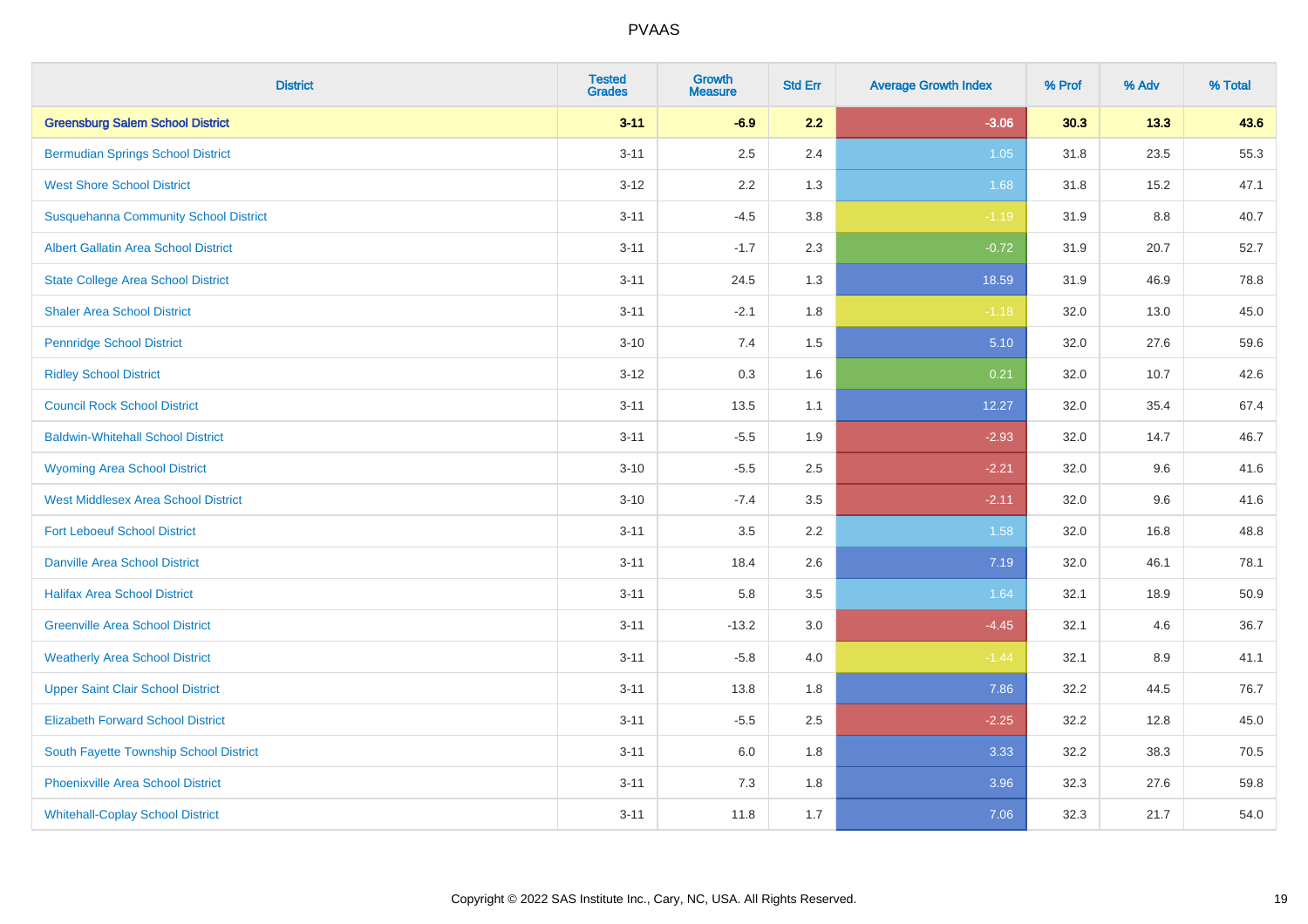| <b>District</b>                            | <b>Tested</b><br><b>Grades</b> | <b>Growth</b><br><b>Measure</b> | <b>Std Err</b> | <b>Average Growth Index</b> | % Prof | % Adv | % Total |
|--------------------------------------------|--------------------------------|---------------------------------|----------------|-----------------------------|--------|-------|---------|
| <b>Greensburg Salem School District</b>    | $3 - 11$                       | $-6.9$                          | 2.2            | $-3.06$                     | 30.3   | 13.3  | 43.6    |
| <b>Bethlehem-Center School District</b>    | $3 - 10$                       | 2.1                             | 3.5            | 0.59                        | 32.3   | 4.6   | 36.9    |
| <b>Red Lion Area School District</b>       | $3 - 11$                       | 4.5                             | 1.9            | 2.31                        | 32.3   | 21.5  | 53.8    |
| <b>Camp Hill School District</b>           | $3 - 12$                       | 20.7                            | 2.9            | 7.00                        | 32.3   | 41.4  | 73.7    |
| <b>Purchase Line School District</b>       | $3 - 12$                       | 4.3                             | 3.3            | 1.30                        | 32.3   | 9.0   | 41.4    |
| <b>Avon Grove Charter School</b>           | $3 - 11$                       | $9.8\,$                         | 3.1            | 3.18                        | 32.4   | 26.0  | 58.4    |
| <b>Dallas School District</b>              | $3 - 11$                       | 8.1                             | 2.1            | 3.87                        | 32.4   | 22.4  | 54.8    |
| <b>Northwestern School District</b>        | $3 - 11$                       | $-14.6$                         | 3.2            | $-4.51$                     | 32.5   | 13.7  | 46.2    |
| <b>Highlands School District</b>           | $3 - 11$                       | $-1.3$                          | 2.3            | $-0.55$                     | 32.6   | 10.5  | 43.0    |
| <b>Hollidaysburg Area School District</b>  | $3 - 11$                       | $-2.7$                          | 1.6            | $-1.64$                     | 32.6   | 15.2  | 47.8    |
| Northeastern York School District          | $3 - 11$                       | 3.8                             | 1.8            | 2.11                        | 32.7   | 21.0  | 53.7    |
| Mifflinburg Area School District           | $3 - 11$                       | $-6.0$                          | 2.1            | $-2.87$                     | 32.7   | 13.3  | 46.0    |
| Southern Huntingdon County School District | $3 - 11$                       | $-5.9$                          | 3.4            | $-1.76$                     | 32.8   | 4.9   | 37.7    |
| <b>East Penn School District</b>           | $3 - 11$                       | 8.9                             | 1.2            | 7.61                        | 32.8   | 26.4  | 59.2    |
| <b>Derry Township School District</b>      | $3 - 10$                       | 20.1                            | 2.0            | 10.20                       | 32.8   | 46.9  | 79.7    |
| <b>Armstrong School District</b>           | $3 - 11$                       | 9.8                             | 1.6            | 6.22                        | 32.8   | 24.6  | 57.4    |
| <b>Reach Cyber Charter School</b>          | $3 - 11$                       | 1.4                             | 3.6            | 0.40                        | 32.9   | 15.2  | 48.1    |
| <b>Plum Borough School District</b>        | $3 - 11$                       | $-9.4$                          | 2.4            | $-3.98$                     | 32.9   | 27.4  | 60.4    |
| <b>Radnor Township School District</b>     | $3 - 12$                       | $7.5\,$                         | 1.9            | 4.03                        | 33.0   | 38.3  | 71.3    |
| <b>Upper Adams School District</b>         | $3 - 11$                       | 0.9                             | 2.5            | 0.37                        | 33.0   | 17.0  | 50.0    |
| <b>Dover Area School District</b>          | $3 - 12$                       | 7.1                             | 1.9            | 3.78                        | 33.0   | 18.7  | 51.7    |
| Pennsylvania Leadership Charter School     | $3 - 11$                       | $8.0\,$                         | 1.9            | 4.22                        | 33.1   | 27.8  | 60.9    |
| <b>Crestwood School District</b>           | $3 - 11$                       | $-3.4$                          | 2.2            | $-1.52$                     | 33.1   | 21.7  | 54.9    |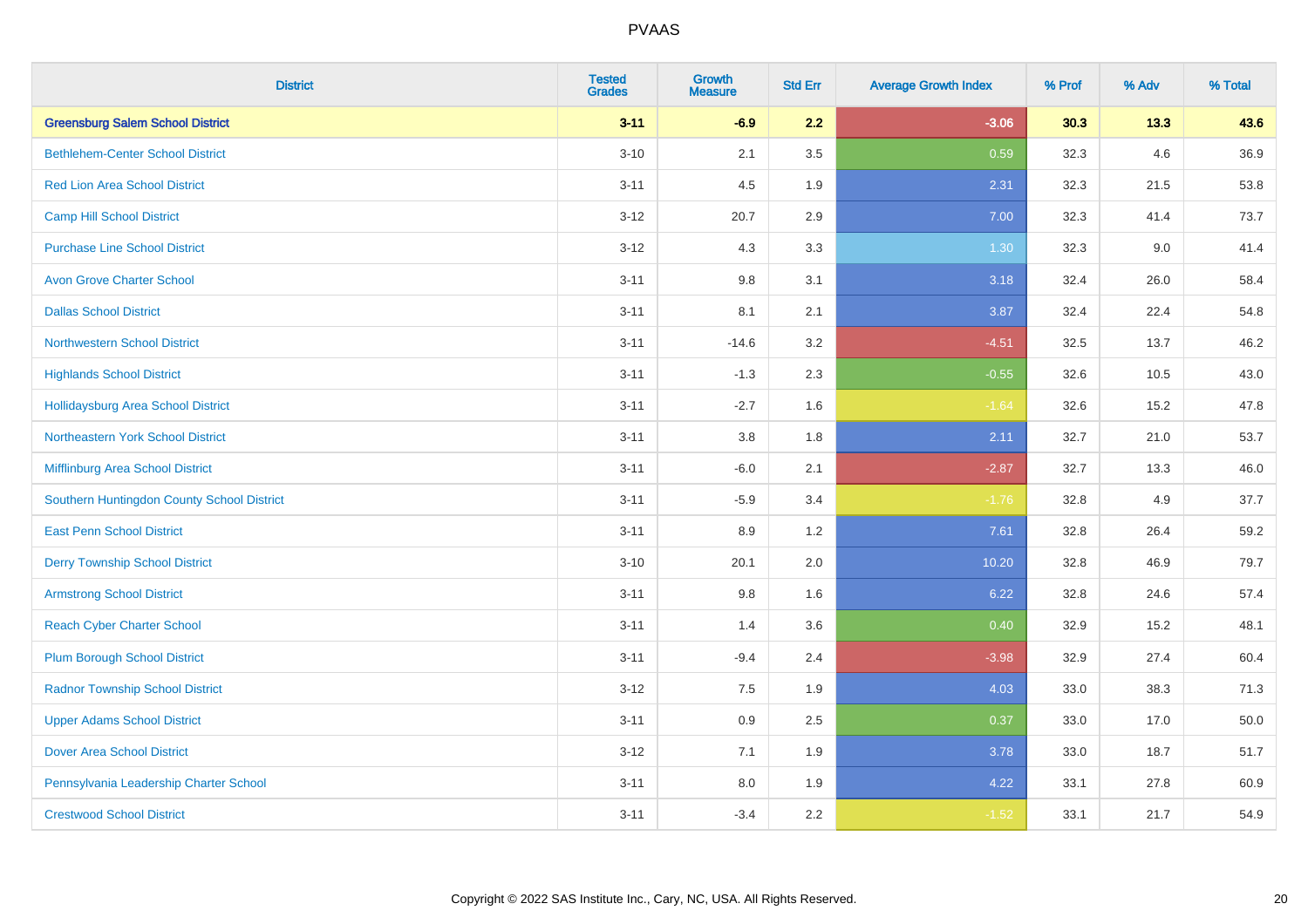| <b>District</b>                               | <b>Tested</b><br><b>Grades</b> | <b>Growth</b><br><b>Measure</b> | <b>Std Err</b> | <b>Average Growth Index</b> | % Prof | % Adv | % Total |
|-----------------------------------------------|--------------------------------|---------------------------------|----------------|-----------------------------|--------|-------|---------|
| <b>Greensburg Salem School District</b>       | $3 - 11$                       | $-6.9$                          | 2.2            | $-3.06$                     | 30.3   | 13.3  | 43.6    |
| <b>Chestnut Ridge School District</b>         | $3 - 12$                       | 4.0                             | 2.9            | 1.38                        | 33.2   | 11.0  | 44.2    |
| <b>Southmoreland School District</b>          | $3 - 11$                       | $-12.5$                         | 3.1            | $-4.04$                     | 33.3   | 15.5  | 48.8    |
| <b>Mount Pleasant Area School District</b>    | $3 - 11$                       | $-5.4$                          | 2.3            | $-2.37$                     | 33.3   | 8.7   | 42.0    |
| Salisbury-Elk Lick School District            | $3 - 11$                       | $-8.4$                          | 5.8            | $-1.45$                     | 33.3   | 5.6   | 38.9    |
| <b>Harmony Area School District</b>           | $3 - 10$                       | $-5.7$                          | 5.0            | $-1.13$                     | 33.3   | 0.0   | 33.3    |
| <b>Westmont Hilltop School District</b>       | $3 - 11$                       | $-1.0$                          | 2.8            | $-0.36$                     | 33.3   | 14.7  | 48.0    |
| <b>Galeton Area School District</b>           | $3 - 11$                       | 5.4                             | 5.4            | 1.01                        | 33.3   | 22.2  | 55.6    |
| <b>Wallingford-Swarthmore School District</b> | $3 - 10$                       | 5.0                             | 2.2            | 2.25                        | 33.3   | 37.1  | 70.4    |
| Allegheny-Clarion Valley School District      | $3 - 10$                       | 12.3                            | 4.1            | 3.03                        | 33.3   | 19.0  | 52.4    |
| <b>Iroquois School District</b>               | $3 - 11$                       | 13.6                            | 2.8            | 4.83                        | 33.3   | 16.0  | 49.4    |
| <b>Avon Grove School District</b>             | $3 - 10$                       | 7.6                             | 1.4            | 5.29                        | 33.7   | 33.2  | 67.0    |
| <b>Wayne Highlands School District</b>        | $3 - 11$                       | 22.5                            | 2.5            | 9.16                        | 33.8   | 40.4  | 74.2    |
| <b>Quakertown Community School District</b>   | $3 - 12$                       | $-4.3$                          | 1.5            | $-2.79$                     | 33.8   | 20.1  | 53.8    |
| <b>Abington Heights School District</b>       | $3 - 11$                       | $6.7\,$                         | 1.7            | 4.00                        | 33.8   | 31.7  | 65.5    |
| <b>Great Valley School District</b>           | $3 - 11$                       | 5.4                             | 2.0            | 2.77                        | 33.8   | 33.5  | 67.3    |
| <b>Apollo-Ridge School District</b>           | $3 - 12$                       | 9.5                             | 3.0            | 3.23                        | 34.0   | 9.4   | 43.4    |
| <b>General Mclane School District</b>         | $3 - 11$                       | $-10.7$                         | 2.4            | $-4.40$                     | 34.0   | 15.6  | 49.6    |
| <b>Hermitage School District</b>              | $3 - 12$                       | 14.0                            | 2.5            | 5.59                        | 34.0   | 27.0  | 61.0    |
| <b>Jenkintown School District</b>             | $3 - 11$                       | $-7.9$                          | 4.1            | $-1.92$                     | 34.1   | 27.3  | 61.4    |
| <b>Warrior Run School District</b>            | $3 - 11$                       | 10.5                            | 2.7            | 3.86                        | 34.1   | 16.8  | 50.9    |
| <b>Ligonier Valley School District</b>        | $3 - 11$                       | $-10.8$                         | 3.1            | $-3.43$                     | 34.1   | 5.8   | 39.9    |
| <b>Donegal School District</b>                | $3 - 12$                       | 5.9                             | 2.2            | 2.72                        | 34.1   | 23.1  | 57.2    |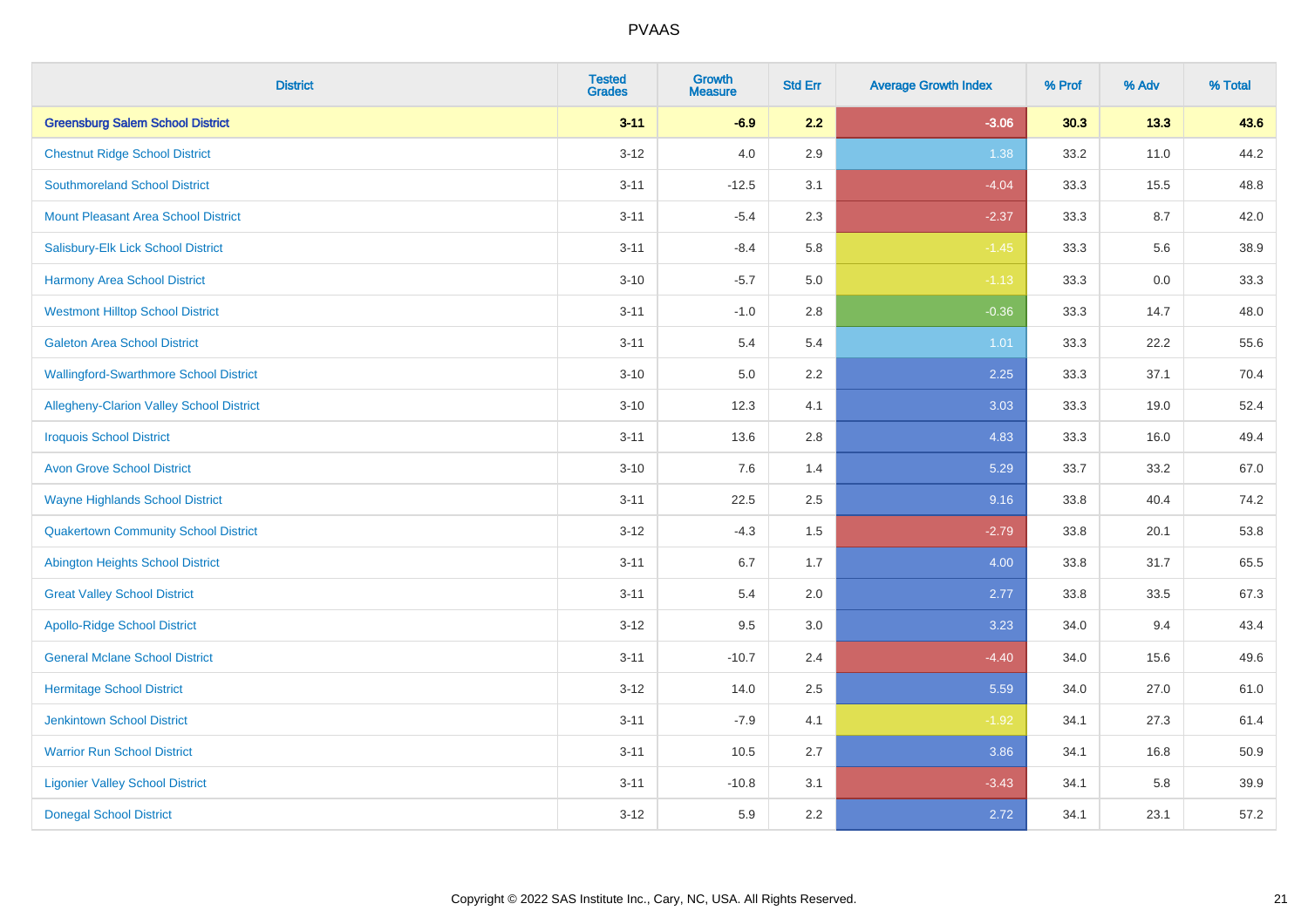| <b>District</b>                           | <b>Tested</b><br><b>Grades</b> | <b>Growth</b><br><b>Measure</b> | <b>Std Err</b> | <b>Average Growth Index</b> | % Prof | % Adv | % Total |
|-------------------------------------------|--------------------------------|---------------------------------|----------------|-----------------------------|--------|-------|---------|
| <b>Greensburg Salem School District</b>   | $3 - 11$                       | $-6.9$                          | 2.2            | $-3.06$                     | 30.3   | 13.3  | 43.6    |
| <b>Everett Area School District</b>       | $3 - 11$                       | $-1.1$                          | 3.1            | $-0.34$                     | 34.2   | 13.2  | 47.4    |
| <b>Middletown Area School District</b>    | $3 - 11$                       | $-3.4$                          | 2.4            | $-1.44$                     | 34.3   | 15.2  | 49.4    |
| <b>Palmerton Area School District</b>     | $3 - 11$                       | $-0.9$                          | 2.7            | $-0.34$                     | 34.3   | 14.3  | 48.6    |
| <b>Tamaqua Area School District</b>       | $3 - 12$                       | 6.5                             | 2.4            | 2.72                        | 34.3   | 17.5  | 51.8    |
| <b>Upper Merion Area School District</b>  | $3 - 11$                       | 14.0                            | 2.0            | 7.15                        | 34.4   | 32.6  | 67.0    |
| Moon Area School District                 | $3 - 11$                       | 1.5                             | 1.8            | 0.86                        | 34.5   | 25.5  | 60.0    |
| <b>Harbor Creek School District</b>       | $3 - 11$                       | 13.4                            | 2.3            | 5.80                        | 34.5   | 40.7  | 75.2    |
| <b>Hopewell Area School District</b>      | $3 - 11$                       | 0.8                             | 2.6            | 0.31                        | 34.5   | 12.4  | 46.9    |
| <b>Millcreek Township School District</b> | $3 - 11$                       | 9.1                             | 1.4            | 6.61                        | 34.5   | 30.1  | 64.6    |
| <b>Evergreen Community Charter School</b> | $6 - 11$                       | $-1.1$                          | 4.7            | $-0.23$                     | 34.6   | 26.9  | 61.5    |
| <b>Blackhawk School District</b>          | $3 - 11$                       | 2.0                             | 2.3            | 0.87                        | 34.6   | 20.7  | 55.3    |
| <b>Coudersport Area School District</b>   | $3 - 11$                       | 14.8                            | 3.4            | 4.33                        | 34.7   | 28.0  | 62.7    |
| <b>Upper Dublin School District</b>       | $3 - 12$                       | 2.1                             | 1.8            | 1.19                        | 34.7   | 30.0  | 64.7    |
| West Jefferson Hills School District      | $3 - 11$                       | 1.9                             | 1.9            | 0.99                        | 34.8   | 27.3  | 62.1    |
| <b>Derry Area School District</b>         | $3 - 11$                       | $-11.8$                         | 2.6            | $-4.53$                     | 34.8   | 6.1   | 40.9    |
| <b>Avella Area School District</b>        | $3 - 12$                       | 1.6                             | 4.7            | 0.34                        | 34.8   | 7.2   | 42.0    |
| <b>Steel Valley School District</b>       | $3 - 11$                       | 11.1                            | 3.3            | 3.33                        | 34.8   | 10.1  | 44.9    |
| <b>Central Bucks School District</b>      | $3 - 11$                       | 15.5                            | 0.9            | 17.94                       | 34.8   | 41.4  | 76.2    |
| <b>Annville-Cleona School District</b>    | $3 - 12$                       | 1.1                             | 2.4            | 0.45                        | 34.8   | 13.6  | 48.5    |
| <b>Garnet Valley School District</b>      | $3 - 10$                       | 0.2                             | 1.7            | 0.13                        | 34.9   | 26.4  | 61.3    |
| <b>Cameron County School District</b>     | $3 - 12$                       | $-5.0$                          | 4.4            | $-1.12$                     | 34.9   | 4.8   | 39.7    |
| <b>Athens Area School District</b>        | $3 - 11$                       | 2.6                             | 2.3            | 1.11                        | 34.9   | 12.3  | 47.3    |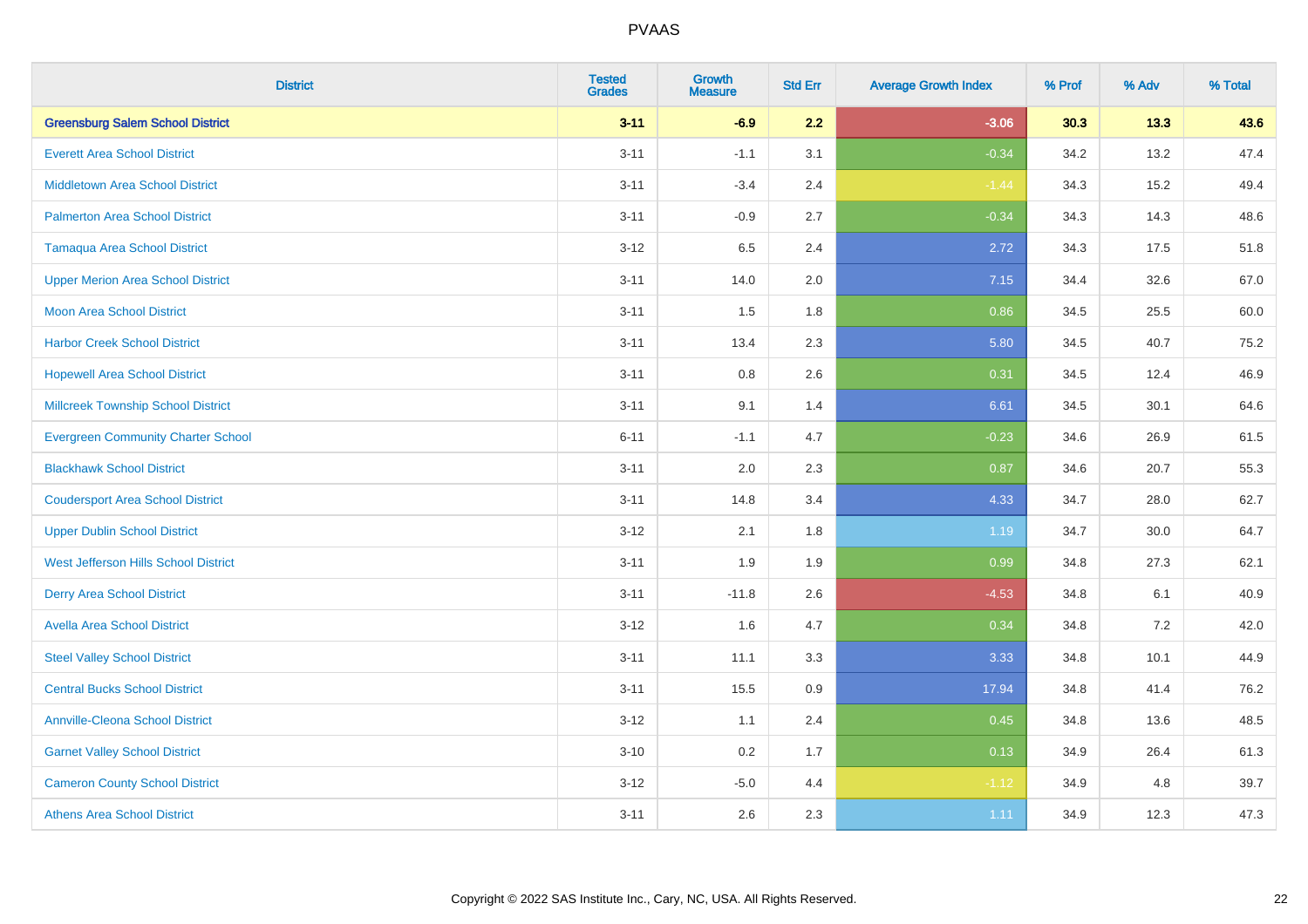| <b>District</b>                                 | <b>Tested</b><br><b>Grades</b> | <b>Growth</b><br><b>Measure</b> | <b>Std Err</b> | <b>Average Growth Index</b> | % Prof | % Adv   | % Total |
|-------------------------------------------------|--------------------------------|---------------------------------|----------------|-----------------------------|--------|---------|---------|
| <b>Greensburg Salem School District</b>         | $3 - 11$                       | $-6.9$                          | 2.2            | $-3.06$                     | 30.3   | 13.3    | 43.6    |
| <b>Conestoga Valley School District</b>         | $3 - 11$                       | 2.4                             | 1.7            | 1.43                        | 35.0   | 23.5    | 58.5    |
| <b>Keystone School District</b>                 | $3 - 11$                       | 7.8                             | 5.7            | 1.37                        | 35.0   | 45.0    | 80.0    |
| <b>Perkiomen Valley School District</b>         | $3 - 11$                       | 2.7                             | 1.5            | 1.83                        | 35.0   | 25.3    | 60.3    |
| <b>Mohawk Area School District</b>              | $3 - 11$                       | $-10.5$                         | 2.8            | $-3.75$                     | 35.1   | 10.6    | 45.7    |
| Mechanicsburg Area School District              | $3 - 11$                       | $-5.7$                          | 1.6            | $-3.48$                     | 35.1   | 16.0    | 51.2    |
| <b>Mifflin County School District</b>           | $3 - 11$                       | 12.3                            | 1.6            | 7.69                        | 35.1   | 15.1    | 50.3    |
| <b>Peters Township School District</b>          | $3 - 11$                       | 14.1                            | 1.7            | 8.16                        | 35.2   | 41.6    | 76.8    |
| <b>Rose Tree Media School District</b>          | $3 - 10$                       | $-2.8$                          | 2.1            | $-1.33$                     | 35.2   | 29.6    | 64.8    |
| <b>Tredyffrin-Easttown School District</b>      | $3 - 10$                       | 8.7                             | 2.4            | 3.57                        | 35.2   | 35.8    | 71.0    |
| <b>Eastern Lancaster County School District</b> | $3 - 12$                       | 2.9                             | 3.2            | 0.91                        | 35.2   | 36.4    | 71.6    |
| Saint Marys Area School District                | $3 - 11$                       | $6.0\,$                         | 2.2            | 2.69                        | 35.4   | 18.3    | 53.7    |
| <b>Wilson Area School District</b>              | $3 - 11$                       | $-0.3$                          | 2.4            | $-0.12$                     | 35.4   | 14.6    | 50.0    |
| Lampeter-Strasburg School District              | $3 - 12$                       | 11.0                            | 1.9            | 5.69                        | 35.4   | 32.3    | 67.7    |
| Pocono Mountain School District                 | $3 - 12$                       | $-4.3$                          | 1.8            | $-2.43$                     | 35.5   | 17.1    | 52.6    |
| <b>Dubois Area School District</b>              | $3 - 11$                       | $-2.8$                          | 2.0            | $-1.37$                     | 35.5   | 19.0    | 54.6    |
| Johnsonburg Area School District                | $3 - 11$                       | 5.0                             | 3.9            | 1.27                        | 35.5   | 11.8    | 47.4    |
| <b>Northgate School District</b>                | $3 - 11$                       | $-3.0$                          | 3.4            | $-0.85$                     | 35.6   | $6.8\,$ | 42.4    |
| <b>Benton Area School District</b>              | $3 - 10$                       | 8.1                             | 4.0            | 2.01                        | 35.7   | 28.6    | 64.3    |
| <b>Gateway School District</b>                  | $3 - 11$                       | 3.1                             | 2.0            | 1.55                        | 35.7   | 18.5    | 54.2    |
| <b>Riverside Beaver County School District</b>  | $3 - 11$                       | $-5.5$                          | 2.7            | $-2.03$                     | 35.8   | 23.2    | 59.0    |
| <b>Otto-Eldred School District</b>              | $3 - 11$                       | $-0.5$                          | 3.5            | $-0.13$                     | 35.8   | 10.5    | 46.3    |
| <b>Lewisburg Area School District</b>           | $3 - 11$                       | 1.7                             | 2.4            | 0.72                        | 35.9   | 35.9    | 71.8    |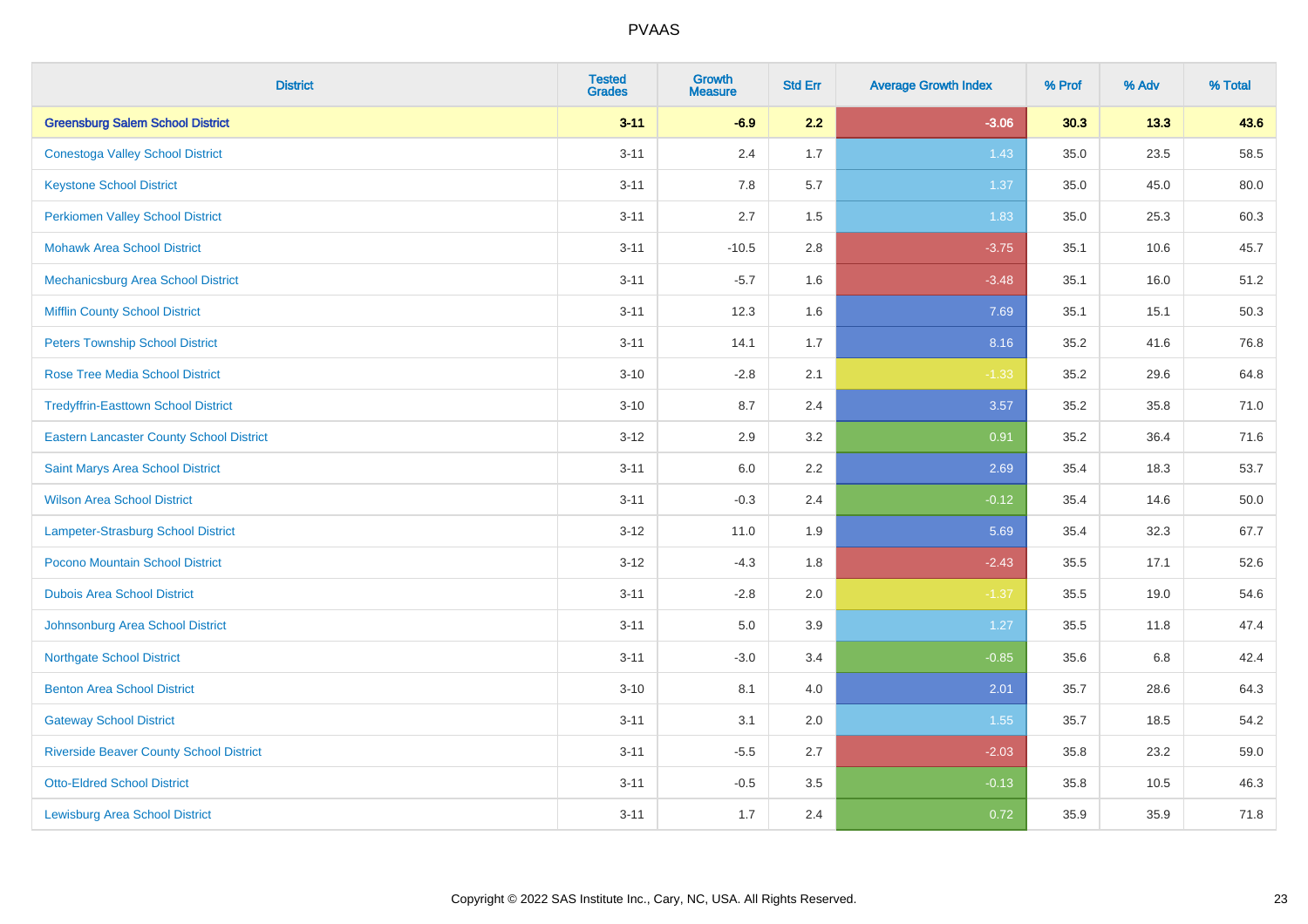| <b>District</b>                             | <b>Tested</b><br><b>Grades</b> | <b>Growth</b><br><b>Measure</b> | <b>Std Err</b> | <b>Average Growth Index</b> | % Prof | % Adv | % Total  |
|---------------------------------------------|--------------------------------|---------------------------------|----------------|-----------------------------|--------|-------|----------|
| <b>Greensburg Salem School District</b>     | $3 - 11$                       | $-6.9$                          | 2.2            | $-3.06$                     | 30.3   | 13.3  | 43.6     |
| <b>Avonworth School District</b>            | $3 - 10$                       | $-6.2$                          | 2.3            | $-2.68$                     | 35.9   | 14.1  | $50.0\,$ |
| <b>Methacton School District</b>            | $3 - 11$                       | 11.0                            | 1.6            | 6.94                        | 36.0   | 33.6  | 69.6     |
| <b>South Western School District</b>        | $3 - 12$                       | 2.5                             | 1.7            | 1.48                        | 36.2   | 19.7  | 55.9     |
| Lehigh Career & Technical Institute         | $10 - 12$                      | $-0.7$                          | 6.3            | $-0.11$                     | 36.4   | 4.6   | 40.9     |
| <b>West Chester Area School District</b>    | $3 - 11$                       | $-2.1$                          | 1.2            | $-1.83$                     | 36.4   | 23.2  | 59.6     |
| South Eastern School District               | $3 - 11$                       | $-1.0$                          | 1.8            | $-0.55$                     | 36.4   | 17.1  | 53.5     |
| <b>Elizabethtown Area School District</b>   | $3 - 12$                       | 7.1                             | 1.7            | 4.19                        | 36.4   | 27.6  | 64.0     |
| <b>Bloomsburg Area School District</b>      | $3 - 10$                       | 4.3                             | 3.4            | 1.26                        | 36.5   | 20.6  | 57.1     |
| <b>Tyrone Area School District</b>          | $3 - 12$                       | 29.2                            | 2.3            | 12.86                       | 36.6   | 29.1  | 65.7     |
| <b>Delaware Valley School District</b>      | $3 - 11$                       | 15.7                            | 1.6            | 9.62                        | 36.7   | 32.1  | 68.8     |
| <b>Mars Area School District</b>            | $3 - 10$                       | 6.6                             | 1.9            | 3.45                        | 36.7   | 32.4  | 69.1     |
| <b>Haverford Township School District</b>   | $3 - 11$                       | 1.4                             | 1.4            | 1.05                        | 36.7   | 26.3  | 63.0     |
| East Pennsboro Area School District         | $3 - 11$                       | 4.8                             | 2.1            | 2.26                        | 36.8   | 16.9  | 53.7     |
| <b>Dallastown Area School District</b>      | $3 - 11$                       | 19.9                            | 1.4            | 14.14                       | 36.8   | 34.2  | 71.0     |
| <b>Owen J Roberts School District</b>       | $3 - 11$                       | $-3.5$                          | 1.5            | $-2.27$                     | 36.8   | 24.4  | 61.2     |
| <b>Loyalsock Township School District</b>   | $3 - 12$                       | 26.7                            | 2.7            | 9.92                        | 36.8   | 35.1  | 71.9     |
| <b>Tuscarora School District</b>            | $3 - 11$                       | 13.4                            | 2.2            | 6.20                        | 37.1   | 26.3  | 63.4     |
| <b>Springfield Township School District</b> | $3 - 11$                       | $-3.9$                          | 3.1            | $-1.27$                     | 37.2   | 30.8  | 68.1     |
| <b>West Allegheny School District</b>       | $3 - 12$                       | 8.6                             | 2.0            | 4.34                        | 37.3   | 27.2  | 64.5     |
| <b>Oley Valley School District</b>          | $3 - 11$                       | 1.4                             | 2.4            | 0.56                        | 37.4   | 23.9  | 61.4     |
| <b>Freeport Area School District</b>        | $3 - 10$                       | $-0.2$                          | 2.1            | $-0.10$                     | 37.4   | 29.8  | 67.2     |
| <b>Upper Dauphin Area School District</b>   | $3 - 11$                       | 16.5                            | 5.1            | 3.26                        | 37.5   | 26.8  | 64.3     |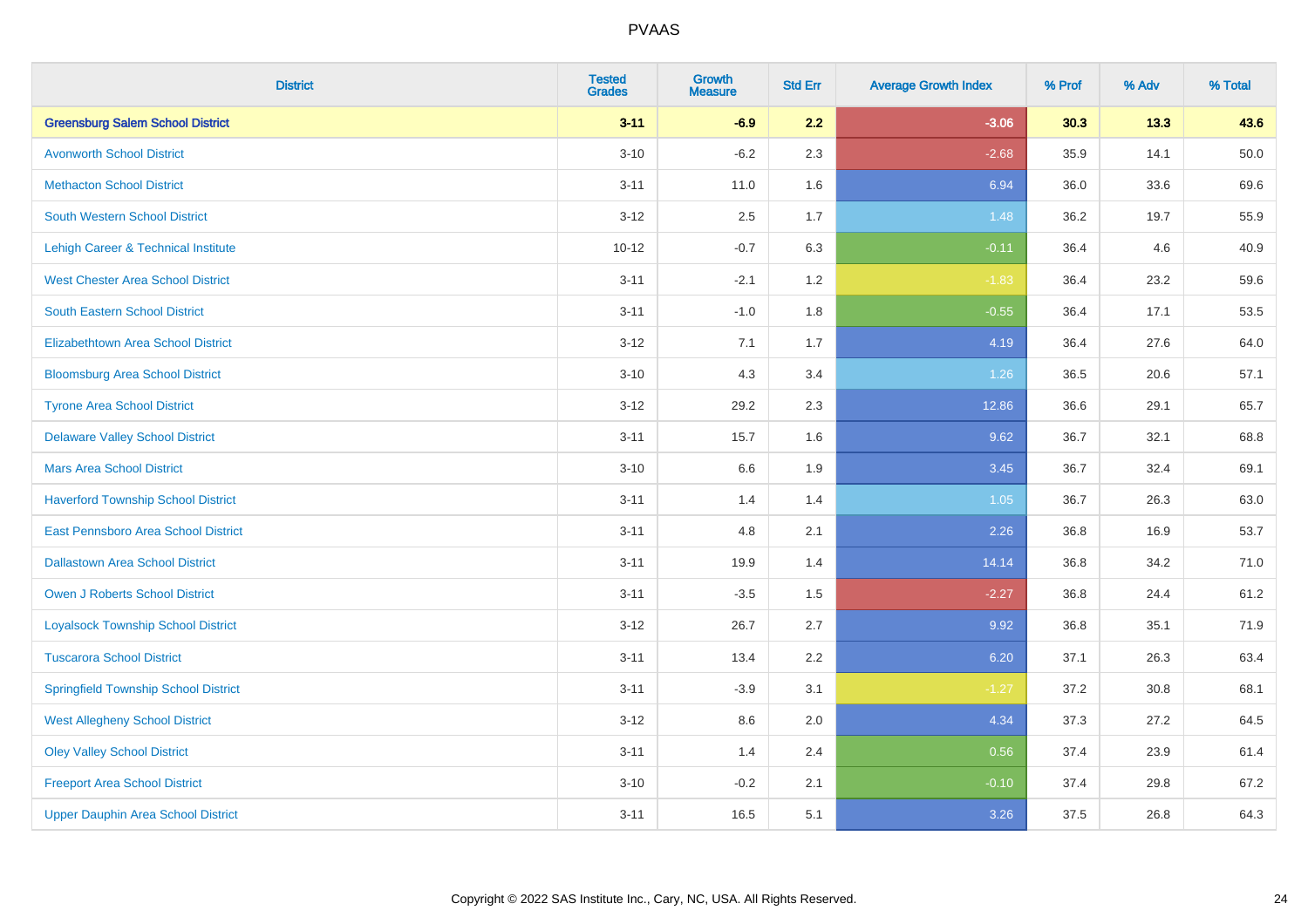| <b>District</b>                                    | <b>Tested</b><br><b>Grades</b> | <b>Growth</b><br><b>Measure</b> | <b>Std Err</b> | <b>Average Growth Index</b> | % Prof | % Adv | % Total |
|----------------------------------------------------|--------------------------------|---------------------------------|----------------|-----------------------------|--------|-------|---------|
| <b>Greensburg Salem School District</b>            | $3 - 11$                       | $-6.9$                          | 2.2            | $-3.06$                     | 30.3   | 13.3  | 43.6    |
| <b>Muncy School District</b>                       | $3 - 11$                       | 6.9                             | 3.3            | 2.12                        | 37.6   | 18.8  | 56.4    |
| <b>Southern York County School District</b>        | $3 - 11$                       | 15.5                            | 1.8            | 8.48                        | 37.6   | 29.2  | 66.8    |
| <b>Norwin School District</b>                      | $3 - 11$                       | $-1.1$                          | 1.6            | $-0.70$                     | 37.7   | 27.6  | 65.2    |
| <b>Leechburg Area School District</b>              | $3 - 11$                       | 7.0                             | 3.9            | 1.79                        | 37.7   | 4.9   | 42.6    |
| <b>Pennsbury School District</b>                   | $3 - 11$                       | 5.6                             | 1.3            | 4.38                        | 37.7   | 27.7  | 65.4    |
| <b>Central Valley School District</b>              | $3 - 10$                       | 4.7                             | 2.6            | 1.83                        | 37.8   | 18.5  | 56.3    |
| <b>Montrose Area School District</b>               | $3 - 10$                       | 12.3                            | 2.8            | 4.41                        | 37.8   | 28.9  | 66.7    |
| South Butler County School District                | $3 - 10$                       | 6.3                             | 2.2            | 2.80                        | 37.8   | 19.2  | 57.0    |
| <b>Hampton Township School District</b>            | $3 - 11$                       | 7.4                             | 2.0            | 3.79                        | 37.9   | 39.2  | 77.0    |
| <b>Homer-Center School District</b>                | $3 - 11$                       | 8.8                             | 3.5            | 2.53                        | 38.0   | 17.7  | 55.8    |
| <b>Lower Moreland Township School District</b>     | $3 - 11$                       | 8.7                             | 2.0            | 4.35                        | 38.2   | 33.2  | 71.4    |
| South Williamsport Area School District            | $3 - 10$                       | $0.9\,$                         | 3.1            | 0.31                        | 38.4   | 11.6  | 50.0    |
| <b>Littlestown Area School District</b>            | $3 - 11$                       | 28.7                            | 2.4            | 11.83                       | 38.4   | 29.3  | 67.7    |
| <b>Kutztown Area School District</b>               | $3 - 12$                       | 9.3                             | 2.8            | 3.34                        | 38.5   | 14.6  | 53.2    |
| <b>Wyalusing Area School District</b>              | $3 - 12$                       | 5.7                             | 3.2            | 1.78                        | 38.6   | 12.9  | 51.4    |
| <b>United School District</b>                      | $3 - 11$                       | 6.3                             | 3.3            | 1.89                        | 38.8   | 16.3  | 55.0    |
| <b>Twin Valley School District</b>                 | $3 - 12$                       | $-3.2$                          | 1.9            | $-1.68$                     | 38.8   | 19.8  | 58.6    |
| Palmyra Area School District                       | $3 - 11$                       | 16.2                            | 1.8            | 9.02                        | 38.8   | 34.0  | 72.8    |
| <b>Newport School District</b>                     | $3 - 12$                       | 3.8                             | 3.3            | 1.17                        | 38.8   | 10.4  | 49.2    |
| Montoursville Area School District                 | $3-12$                         | $-8.4$                          | 2.6            | $-3.17$                     | 38.8   | 18.2  | 57.0    |
| <b>Souderton Area School District</b>              | $3 - 11$                       | 18.5                            | 1.4            | 12.86                       | 39.2   | 31.2  | 70.4    |
| <b>Lincoln Park Performing Arts Charter School</b> | $7 - 11$                       | $-14.9$                         | 2.7            | $-5.45$                     | 39.3   | 8.9   | 48.2    |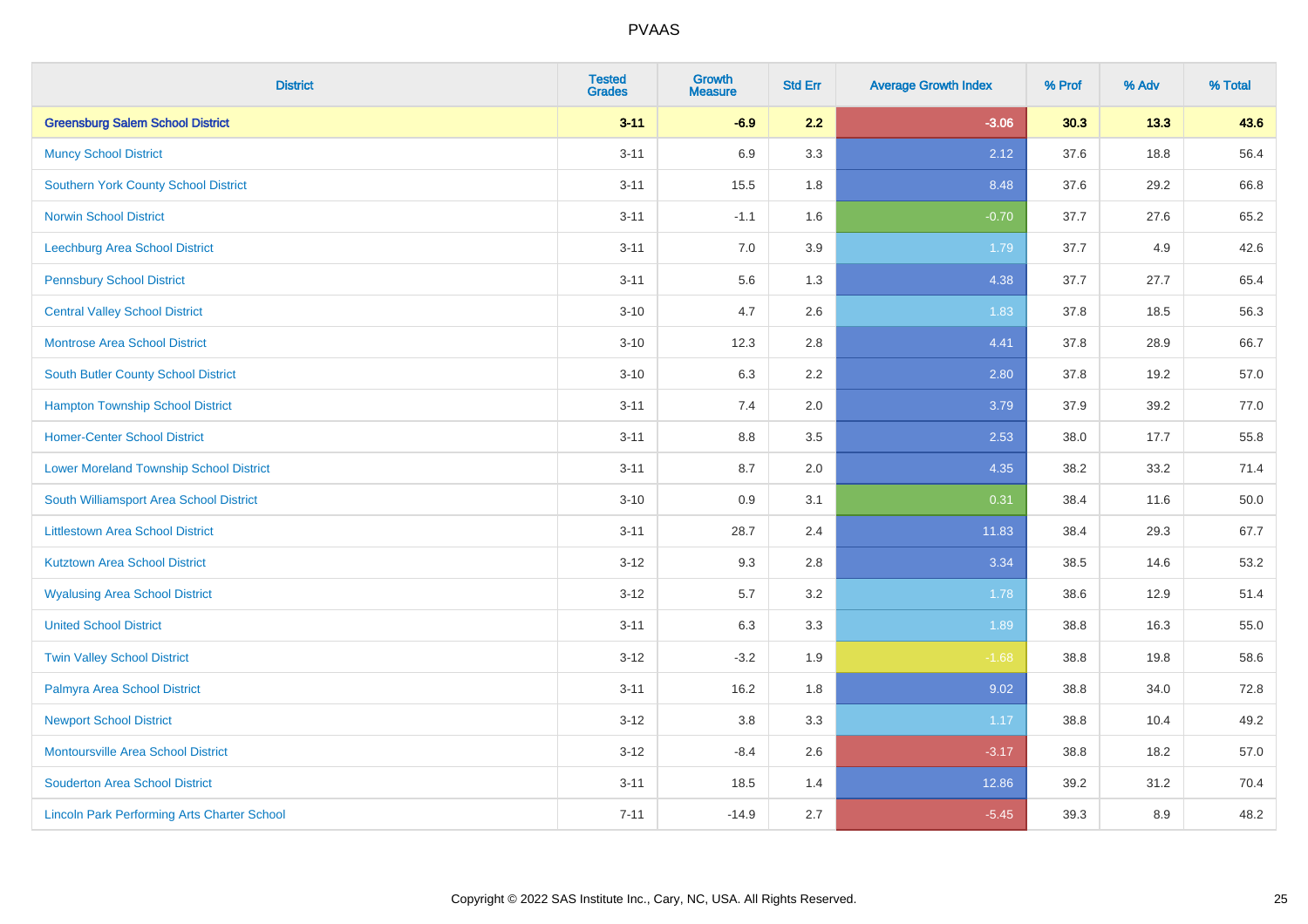| <b>District</b>                         | <b>Tested</b><br><b>Grades</b> | <b>Growth</b><br><b>Measure</b> | <b>Std Err</b> | <b>Average Growth Index</b> | % Prof | % Adv | % Total |
|-----------------------------------------|--------------------------------|---------------------------------|----------------|-----------------------------|--------|-------|---------|
| <b>Greensburg Salem School District</b> | $3 - 11$                       | $-6.9$                          | 2.2            | $-3.06$                     | 30.3   | 13.3  | 43.6    |
| Jersey Shore Area School District       | $3 - 11$                       | 0.7                             | 2.5            | 0.27                        | 39.3   | 13.6  | 52.9    |
| Southern Lehigh School District         | $3 - 11$                       | $-4.1$                          | 2.1            | $-1.94$                     | 39.3   | 28.0  | 67.2    |
| Mt Lebanon School District              | $3 - 11$                       | 2.4                             | 1.3            | 1.79                        | 39.3   | 37.4  | 76.8    |
| <b>Quaker Valley School District</b>    | $3 - 11$                       | 12.2                            | 2.5            | 4.90                        | 39.5   | 26.4  | 65.9    |
| <b>Chichester School District</b>       | $3 - 11$                       | $-1.8$                          | 4.2            | $-0.44$                     | 40.0   | 14.0  | 54.0    |
| <b>Bethel Park School District</b>      | $3 - 11$                       | $-4.4$                          | 1.7            | $-2.62$                     | 40.1   | 27.3  | 67.4    |
| <b>Richland School District</b>         | $3 - 11$                       | $-6.9$                          | 2.6            | $-2.63$                     | 40.1   | 20.9  | 61.0    |
| <b>Line Mountain School District</b>    | $3 - 11$                       | 11.7                            | 3.9            | 3.01                        | 40.4   | 42.3  | 82.7    |
| <b>Seneca Valley School District</b>    | $3 - 11$                       | 0.8                             | 1.4            | 0.54                        | 40.6   | 25.2  | 65.8    |
| <b>Bellwood-Antis School District</b>   | $3 - 10$                       | 3.5                             | 2.8            | 1.24                        | 40.9   | 19.4  | 60.2    |
| <b>Greater Latrobe School District</b>  | $3 - 11$                       | $-14.1$                         | 2.0            | $-7.14$                     | 41.0   | 12.6  | 53.6    |
| <b>Windber Area School District</b>     | $3 - 11$                       | $-11.9$                         | 3.0            | $-3.94$                     | 41.0   | 10.3  | 51.3    |
| <b>Sharpsville Area School District</b> | $3 - 11$                       | $3.8\,$                         | 3.7            | 1.04                        | 41.1   | 23.2  | 64.3    |
| <b>Brockway Area School District</b>    | $3 - 11$                       | $-0.4$                          | 3.5            | $-0.11$                     | 41.2   | 13.8  | 55.0    |
| <b>Conewago Valley School District</b>  | $3 - 12$                       | 7.6                             | 1.7            | 4.46                        | 41.3   | 19.4  | 60.6    |
| Shenango Area School District           | $3 - 11$                       | 1.7                             | 3.2            | 0.52                        | 41.4   | 13.8  | 55.3    |
| Jamestown Area School District          | $3 - 11$                       | $-9.5$                          | 4.1            | $-2.33$                     | 41.5   | 4.9   | 46.3    |
| <b>Lakeview School District</b>         | $3 - 11$                       | $-1.9$                          | 3.5            | $-0.53$                     | 41.5   | 12.3  | 53.8    |
| California Area School District         | $3 - 10$                       | $-13.7$                         | 4.5            | $-3.06$                     | 41.7   | 16.7  | 58.3    |
| Northwestern Lehigh School District     | $3 - 11$                       | $-2.4$                          | 2.1            | $-1.14$                     | 41.7   | 17.9  | 59.5    |
| <b>Fairview School District</b>         | $3 - 11$                       | 8.3                             | 2.4            | 3.43                        | 41.9   | 34.9  | 76.7    |
| <b>Ridgway Area School District</b>     | $3 - 11$                       | $-6.1$                          | 4.0            | $-1.53$                     | 42.2   | 15.6  | 57.8    |